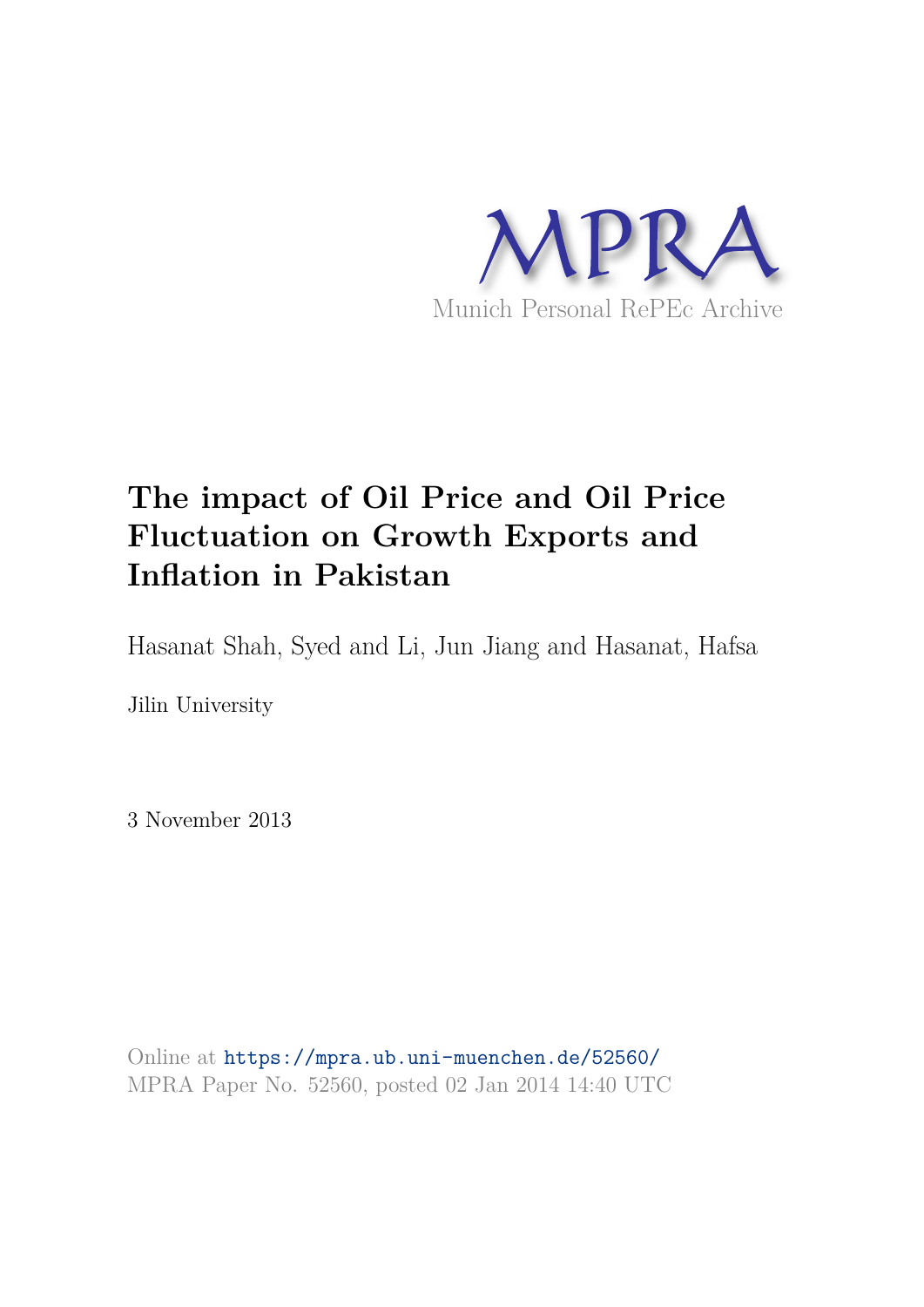## "The impact of Oil Price and Oil Price Fluctuation on Growth,

Exports and Inflation in Pakistan" Syed Hasanat Shah<sup>1</sup>, Li Jun Jiang<sup>2</sup>, Hafsa Hasnat<sup>3</sup>

Abstract: In this study we employed the ARDL bound test in order to detect cointegration relation of oil price and oil price fluctuation with GDP, exports and inflation in Pakistan. Our results confirmed cointegration among the variables when GDP was considered as dependent variable, while in case of inflation as responding variable, the long run relation among the variables are confirm only when oil price was replaced with oil price fluctuations as an explanatory variable. Applying VECM technique, we confirmed that causal link is running from oil price and oil price fluctuation to GDP and inflation. We could not detect causality running from oil prices and oil price fluctuation to exports or vice versa. Finally the augmented granger causality verified our findings of causal relation running from oil price and oil price fluctuation to GDP and Inflation both in combination with other variables as well as individually. We found that oil price fluctuation compared to oil prices drastically and asymmetrically affect the macro-economy of Pakistan.

*JEL Classification: Q43, O40* 

 $\overline{a}$ 

Key Words: Oil Price, Co-integration, Growth, Exports, Inflation, Granger Causality.

<sup>1</sup> Faculty member and corresponding author, School of Economics, Jilin University, China haist@jlu.edu.cn

<sup>&</sup>lt;sup>2</sup> Dean and Professor, School of Economics, Jilin University, China

<sup>&</sup>lt;sup>3</sup> Faculty member, Jilin Hua Qiao University, Changchun.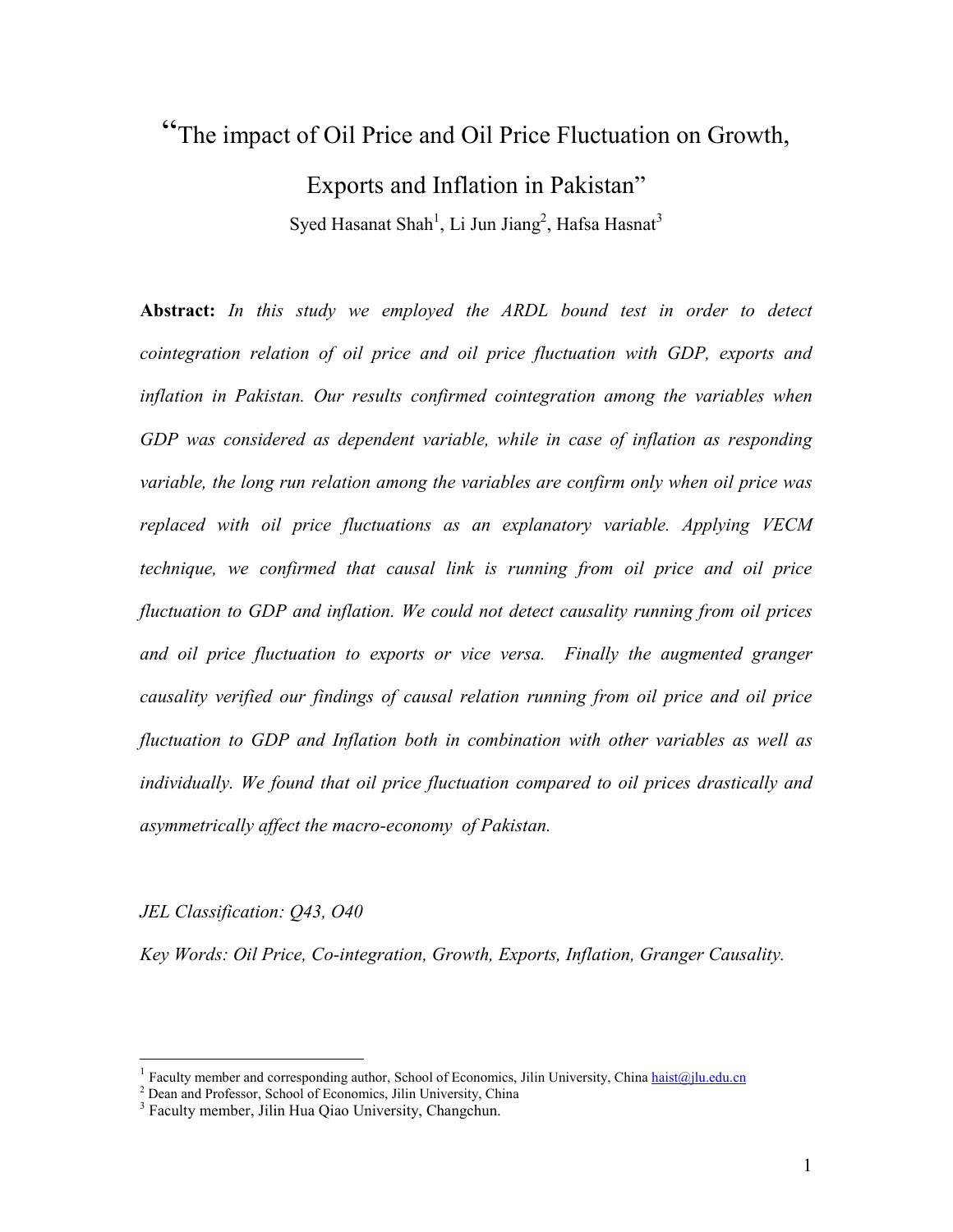#### **1.** Introduction

It is considered that industrialization is the prima facie for overall material development since the first industrial revolution a century ago. Industrialization helped many countries to escape poverty traps and achieve high standard of livings besides paving way for enhancing human creativity. However, industrialization without smooth and steady supply of raw material, trained human capital and access to energy resources, foremost to oil, seems impossible. Thus the path of development (or underdevelopment) depends on access to energy corridors of which oil pre-occupies a dominant position.

Theoretically, the impact of rise in oil price transfer to real economy via increase in cost of production and decrease in disposable income. Increase in cost of production squeeze aggregate supply and push the prices of intermediate goods up that ultimately erodes profits and overall competitiveness of domestic producers while increase in oil prices raises the general level of prices that erodes the purchasing power of the consumers which reduce aggregate demand and thus bring the aggregate output few notches down. However, the impact of oil price on an economy varies and depends on a number of other variables including internal situation, size and status of an economy, domestic production of oil and the level and mix of energy consumption of a country. Similarly, the effect of oil price in short and long run is not the same. In short run oil prices influence the cost of production while in the long run changes in oil price reallocate resources across the board that influence every aspect of an economy i.e. distribution and consumption, cost and price, trade and investment etc. On the contrary, theory assumes that decrease in oil prices bring the cost of production and level of prices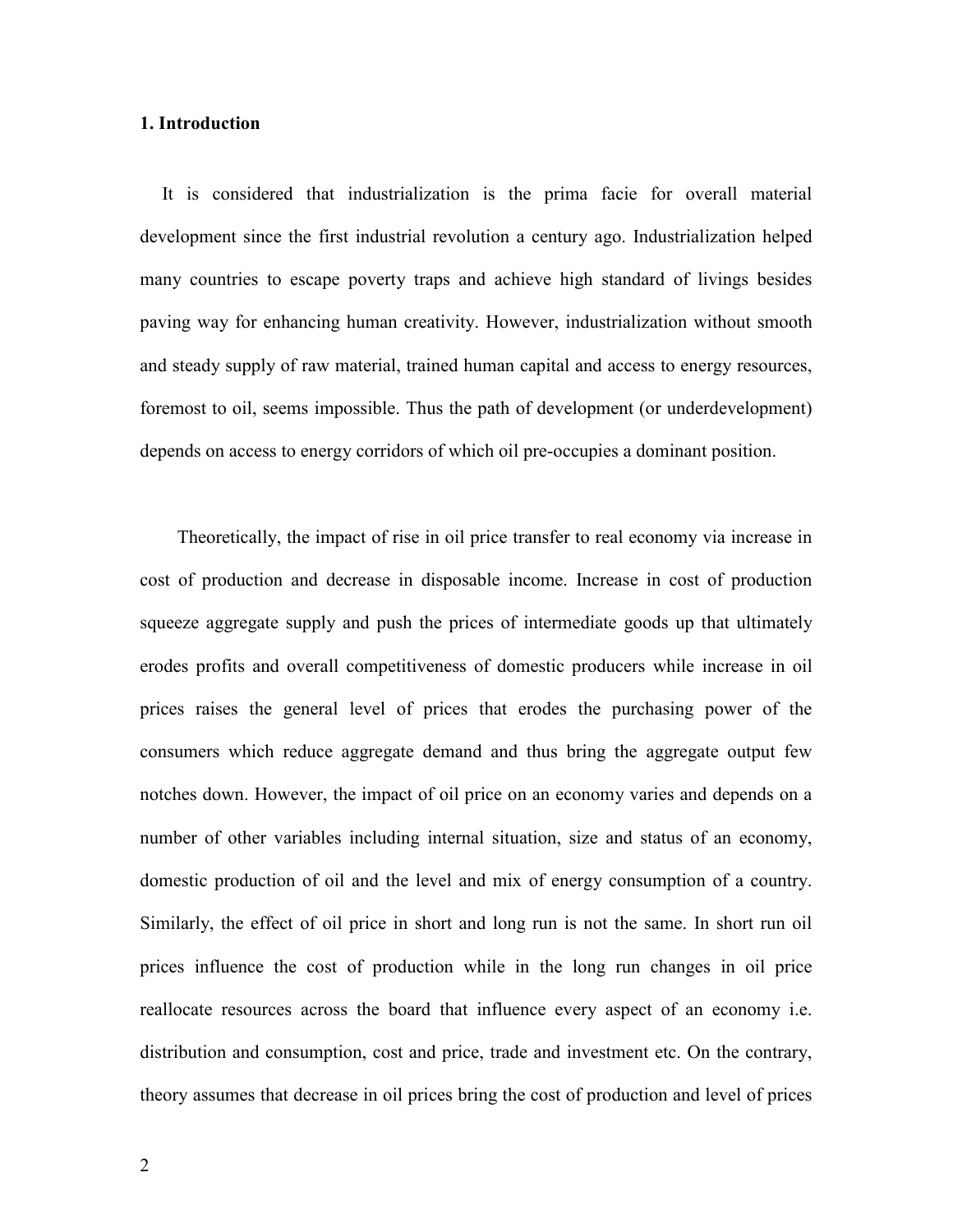down that increase the overall economic activities. But empirical studies rarely confirm the linear impact of increase or decrease in oil prices on macro-economic variables.

Pakistan, an oil importing country, always feels the brunt when the price of oil rises. In Pakistan, oil constitutes 29 percent of total energy mix and almost every walk of life depends directly or indirectly on oil consumption. Pakistan spends almost two times of her remittances and more than 80 percent of her foreign exchange reserves on oil imports every year. Pakistan reliance on oil for energy consumption is predictably going to increase as there is no short run alternate nor long run planning to tackle the issue of sever energy crisis with in the country that have presumably affected not only growth and development prospects but have also adversely influenced social and political threads in Pakistan. Therefore, in this paper we want to measure the impact of international oil price on Pakistan economy. As we mentioned earlier, oil price has widespread impact, but we contain our research only to three main points i.e. the impact and causal link of international oil prices on growth, inflation and exports of Pakistan.

The paper is organized as follows. We begin by discussing the global and domestic perspectives of rising oil prices in section 2. Section 3 discusses literature review while section 4 consists of data and methodology. Section 5 reports discussion and results while section 6 concludes the paper.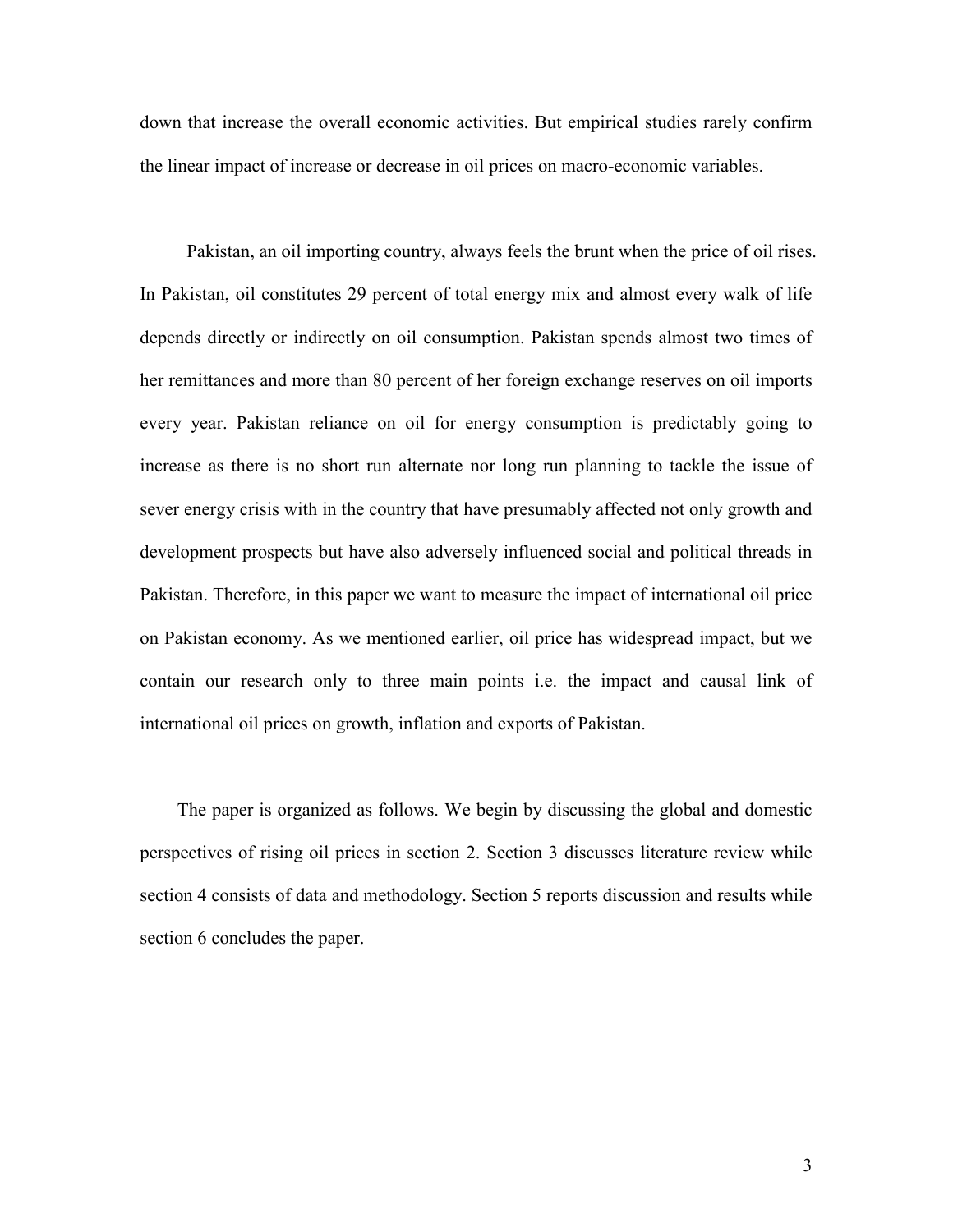#### **2. Global and Domestic Perspective on Rising Oil Prices**

#### 2.1 Global Perspective

Though global economy showed considerable resilience to third oil price shock but oil price fluctuations in the last two decades were more severe compared to any other period in oil history. Since 2004, international crude oil prices have exhibited dramatic

volatility, where the prices broke every record until 2008 and touched almost \$150 per barrel by July, 2008. Though global financial crisis caped the unabated rise in oil prices



at the cost of world economic growth but oil price volatility remained invincible (Fig 1). Kilian (2009) considers that the main reasons of international oil price volatility are oil supply shocks; world aggregate demand of oil and the shifts in the precautionary demand for oil due to uncertainties about future oil supply. The decrease in oil prices after 2008 was a temporary relief for oil importing developing countries combined with a grief of loss on external sector. Today oil prices are more unpredictable at the face of global economic recovery, particularly that of increase in oil demand from emerging economies and prevailing political uncertainties in the Middle East. Some studies project that the world oil demand is going to increase to 98 millions barrels/ day by 2015 and 118 millions barrels / day by 2030. But the available oil resources of nearly 1.5 to 2 trillion barrels are depleting very rapidly. Therefore, estimates by Nick et al. (2010) shows that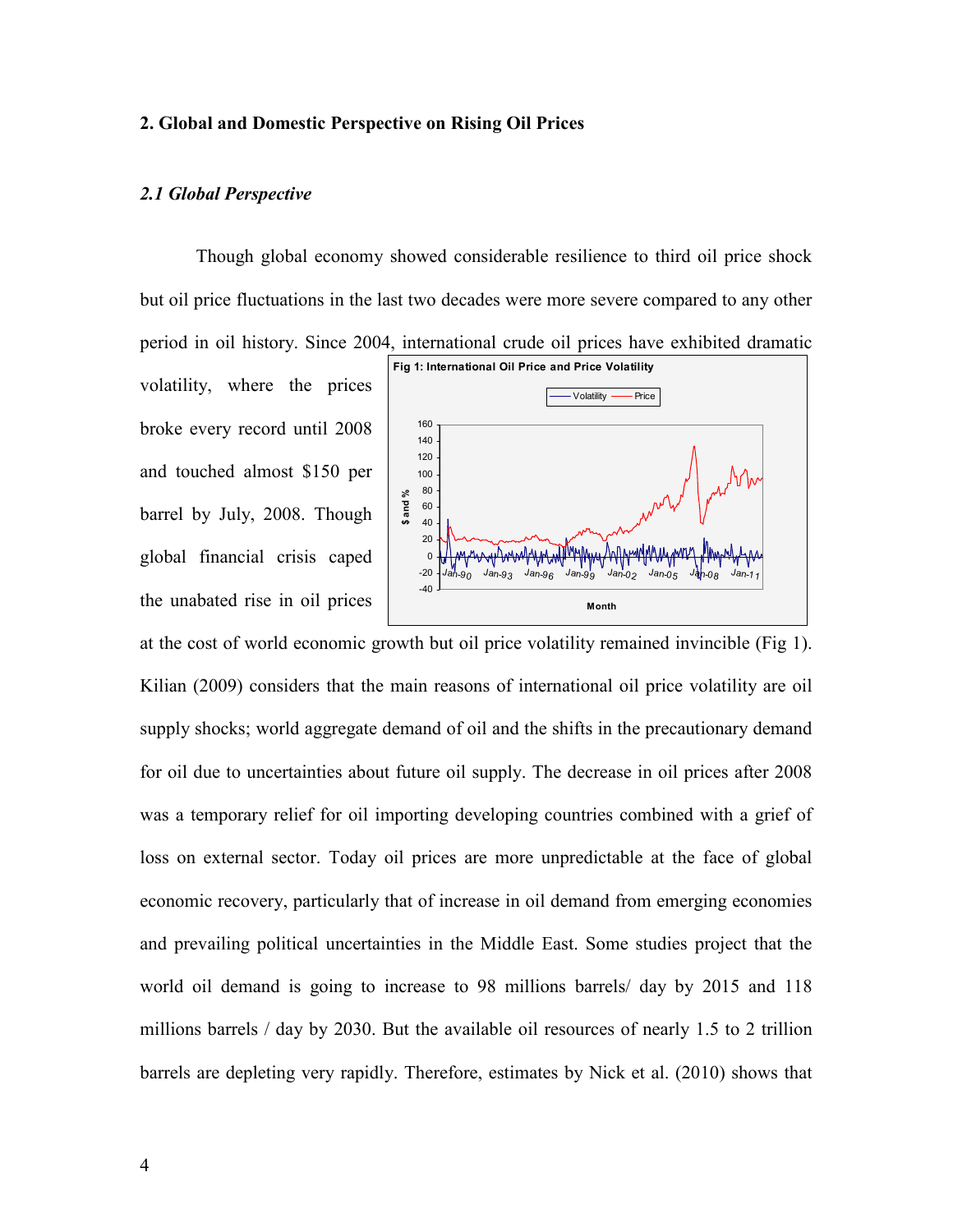predicted oil demand will surpass oil supply by 2015. This is not good news for developing countries that have yet to escape the vicious cycle of low growth.

#### 2.2 Domestic Perspective:

In Pakistan indigenous resources and domestic production of Oil are not sufficient to satisfy energy thirst of the growing economy. Domestic production of oil is constant (59000 to 64000 bbl/day) in face of increasing energy demand. As a result Pakistan has to

import large quantity of oil and other petroleum products. Thus the net import gap of oil is ever increasing. The cash starved Pakistani government spent huge amount of \$15.697 billion



on oil imports in financial year of 2012-13 that further deteriorate already stressed external balances of Pakistan put huge pressure on indigenous development. Fig 2 shows that oil import bill is on rise and year on year percent change in oil import registered wild fluctuations.

#### **3. Literature Review**

Neoclassical theory explains oil price shocks by finding a linear negative relationship between oil prices and real activity in oil importing countries. Among them included Rasche and Tatom (1981), Darby (1982), Hamilton (1983), Burbidge and Harrison (1984), and Gisser and Goodwin (1986). Hamilton (1983) recognized a strong relationship between oil price rise and subsequent reduction in economic activities. Many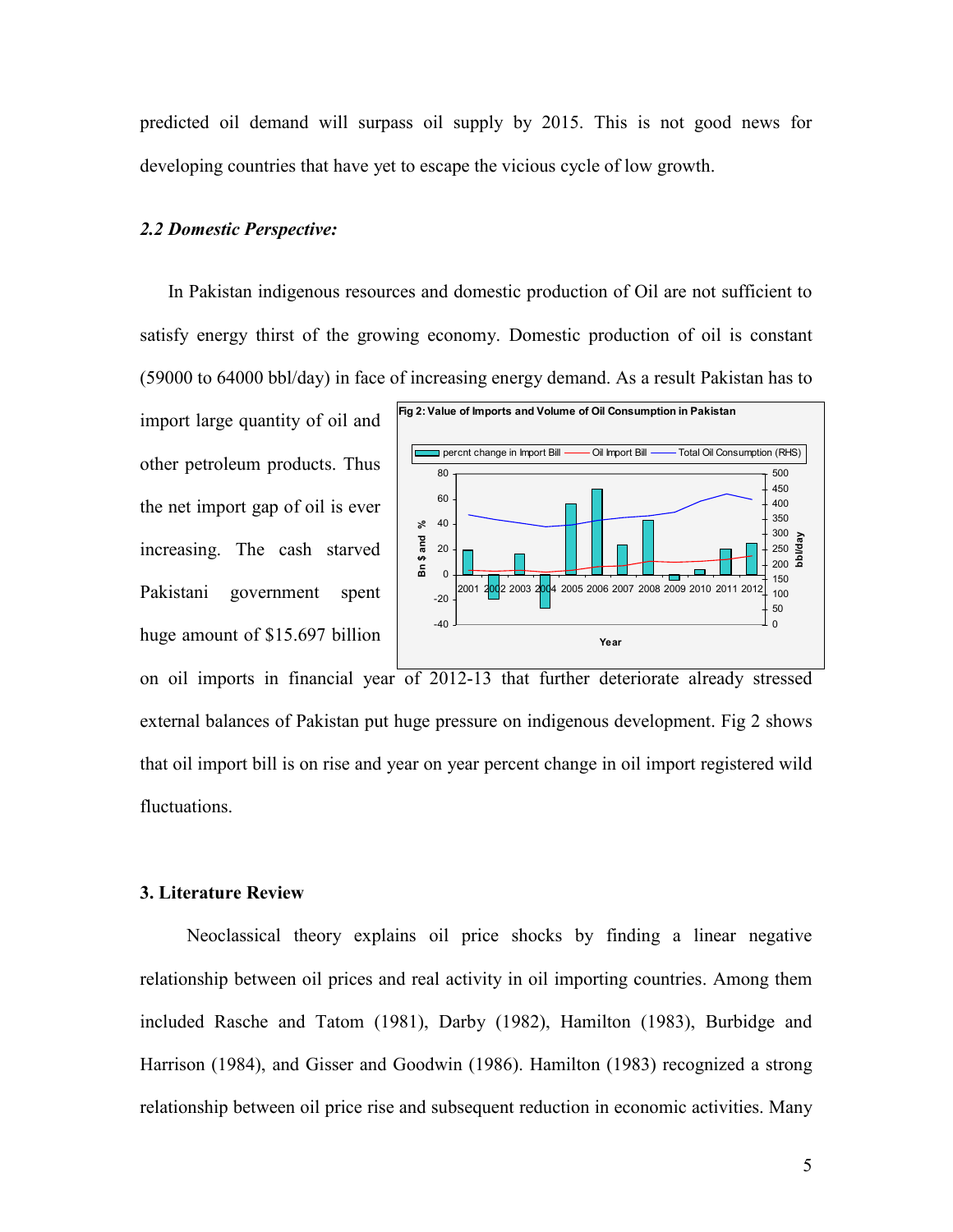scholars second Hamilton's conclusion, but they disagree on the channels of impact ranging from labor market dispersion (Loungani, 1986; Finn, 2000; Davis and Haltiwanger, 2001), investment uncertainty (Bernanke, 1983; Dixit and Pindyck, 1994), consumption smoothing in durable goods (Hamilton 1988; Lee and Ni, 2002) to the consequences for inflation (Pierce and Enzler, 1974; Mork, 1981). The crux of these studies is that, indirect transmission mechanisms are the crucial means of oil price macroeconomic consequences.

Brown and Yücel (1999) used the vector auto-regressive (VAR) model to study the impact of oil price on the developed economies. They concluded that the rise in oil price and oil price shock have caused the real GDP to decline and increase the general price level and policy rate, both in long and short term. Razi et al (2010) examined the effect of high speed diesel oil prices on food sector prices in Pakistan. Their result supported the hypothesis of positive effect of oil prices on food inflation and concluded that oil prices significantly contribute to food inflation in Pakistan.

Sanchez (2011) used dynamic computable general equilibrium model (CGE) on six oil-importing (Bangladesh, El Salvador, Kenya, Nicaragua, Tanzania, and Thailand), developing countries to see the welfare effects of rising oil prices during 1990 to 2008. A significant negative effect of oil price on GDP and positive effect on inflation was detected. A study conducted by IMF (2000) on impact of oil price shows that increase in oil price reduced GDP of Pakistan and India by 0.4 percent in the first round and by 0.1 percent in the second round. Similarly, the rise in oil price induced inflation in Pakistan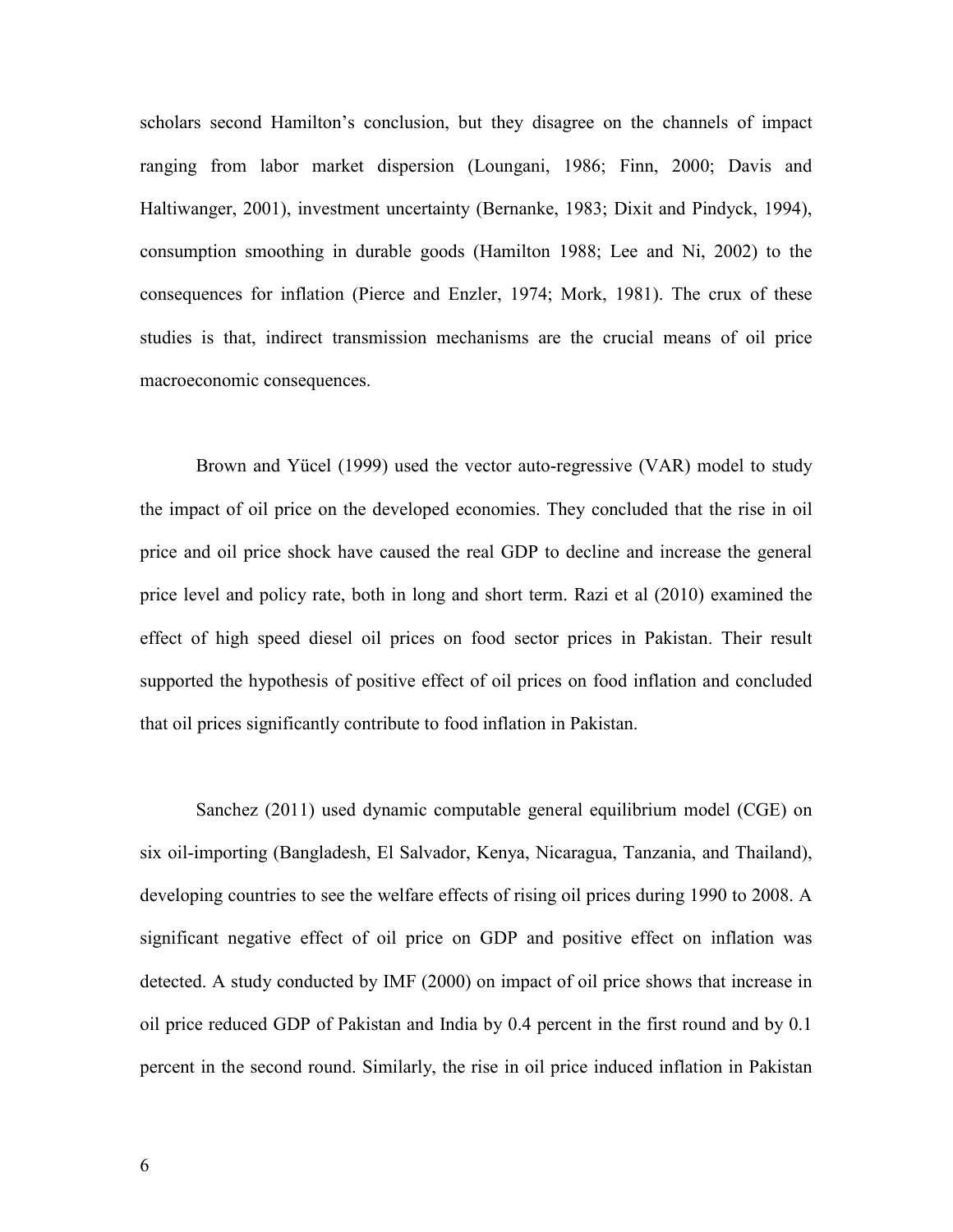was 0.4 while in India it was 1.3 percent. The report also showed that the average annual loss of real GDP is not the same and varies from country to country e.g in case of Tanzania it is 0.1 percent of GDP while in case of Kenya the loss is 0.9 percent of GDP.

For small oil importing countries, the causal impact of oil price is always running from oil prices to macro-economic variables as the countries do not wield the power to influence international oil prices (Lescaroux and Mignon, 2008; Du, He and Wei, 2010; Cunado and Gracia, 2005; and Jalles, 2009) while others did not confirm causality between oil price and macro varailbes, such as in Bartleet and Gounder (2007) for New Zealand, and Li et al. (2010) for Hong Kong. In many oil importing countries the impact of oil price shock on GDP is known to be a classic supply-side effect, where high cost of oil can hinder productivity and can reduce output growth that eventually lead to fall in GDP. However, the impact varies across the countries depending on the intensity of oil consumption and availability of alternative resources.

#### **4 Data and Methodology:**

#### **4.1 Data**

In this study the data on gross domestic product  $(y)$ , exports  $(ex)$  and inflation rate (In) have been collected from WDI (world development Indicators) of World Bank, while quarterly oil price data (OP) is collected from the EIA (Energy Information Administration). The range of the data is from 1990 to 2010. We selected value of Brent crude as it is used to price two-thirds of the world's internationally traded crude oil supplies, and is a benchmark for oil production from regions such as Europe, Africa and Middle East. As the annual data will not serve our purpose, particularly of oil prices;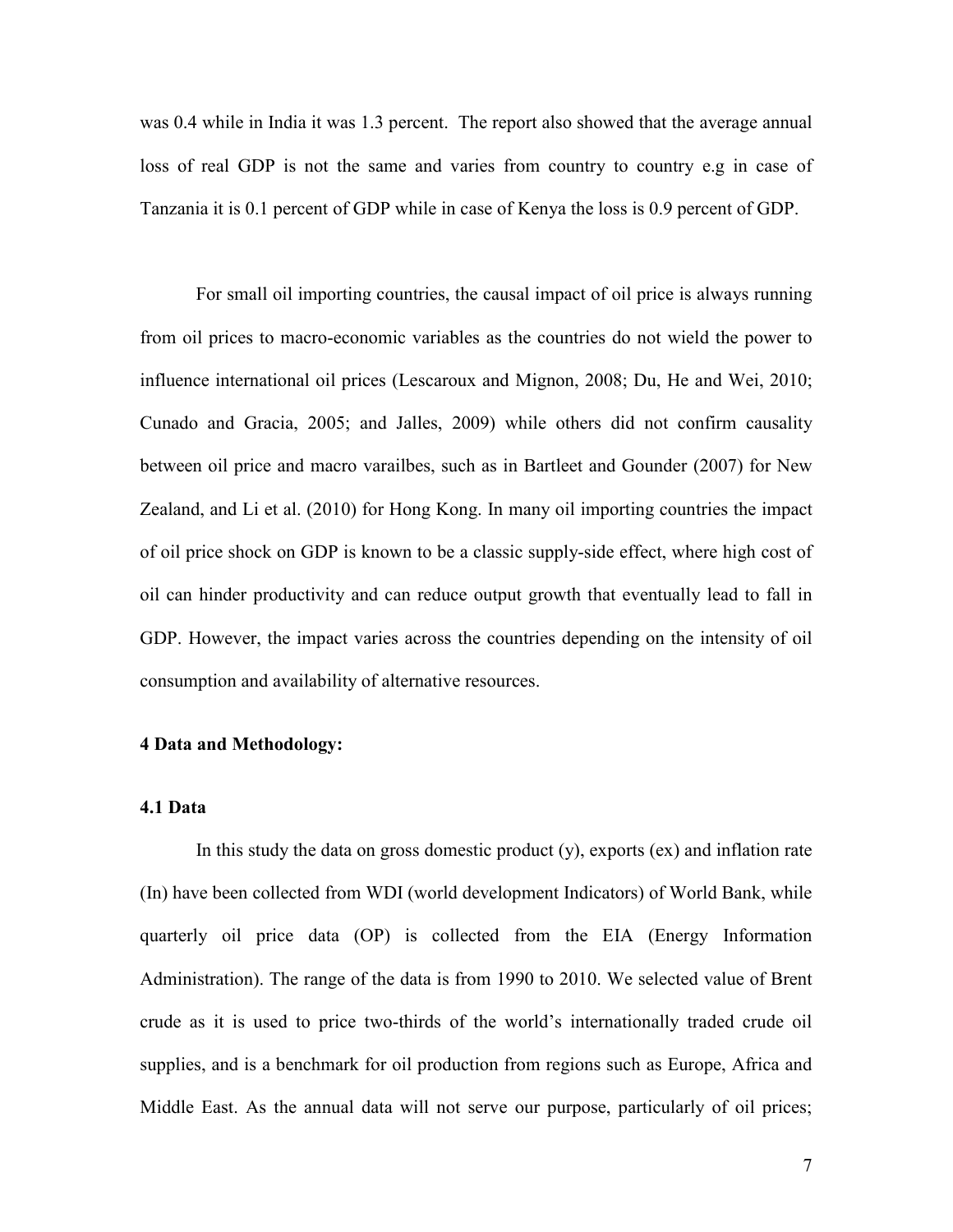therefore, we convert annual data into quarterly using AM technique. We also introduced dummies for increase (D1) and decrease (D2) in oil prices in order to segregate the impact of increase and decrease in oil prices. Finally we have prepared an index of oil price fluctuation (SD) by taking standard deviation of oil prices.

#### **4.2 Methodology**

We apply cointegration and causality approaches along with impulse response function to specify the impact and causal relation of international oil price and oil price fluctuation on growth, exports and inflation in Pakistan.

#### 4.2.1 Stationarity Check

The empirical analysis of time series data usually starts from stationarity checks. In our study we employ Augmented Dickey-Fuller and Phillips-Perron test for stationarity. The ADF test exhibit low power in small sample, thus, along with ADF we also apply the Pillip-Perron test for the robustness of estimation results. The quality of Philips-Perron (PP) is that it determines the maximum order of integration of each series and can control for structural breaks. It also deals affectively with any correlation and heteroskedasticity in error terms. Therefore, we base our final decision on Phillips-Perron.

#### 4.2.2 ARDL (Autoregressive Distributed Lag) Model

ARDL (Autoregressive Distributed Lag) Model has a number of advantages over other traditional cointegration tests. First, usually it does not require stationarity tests as it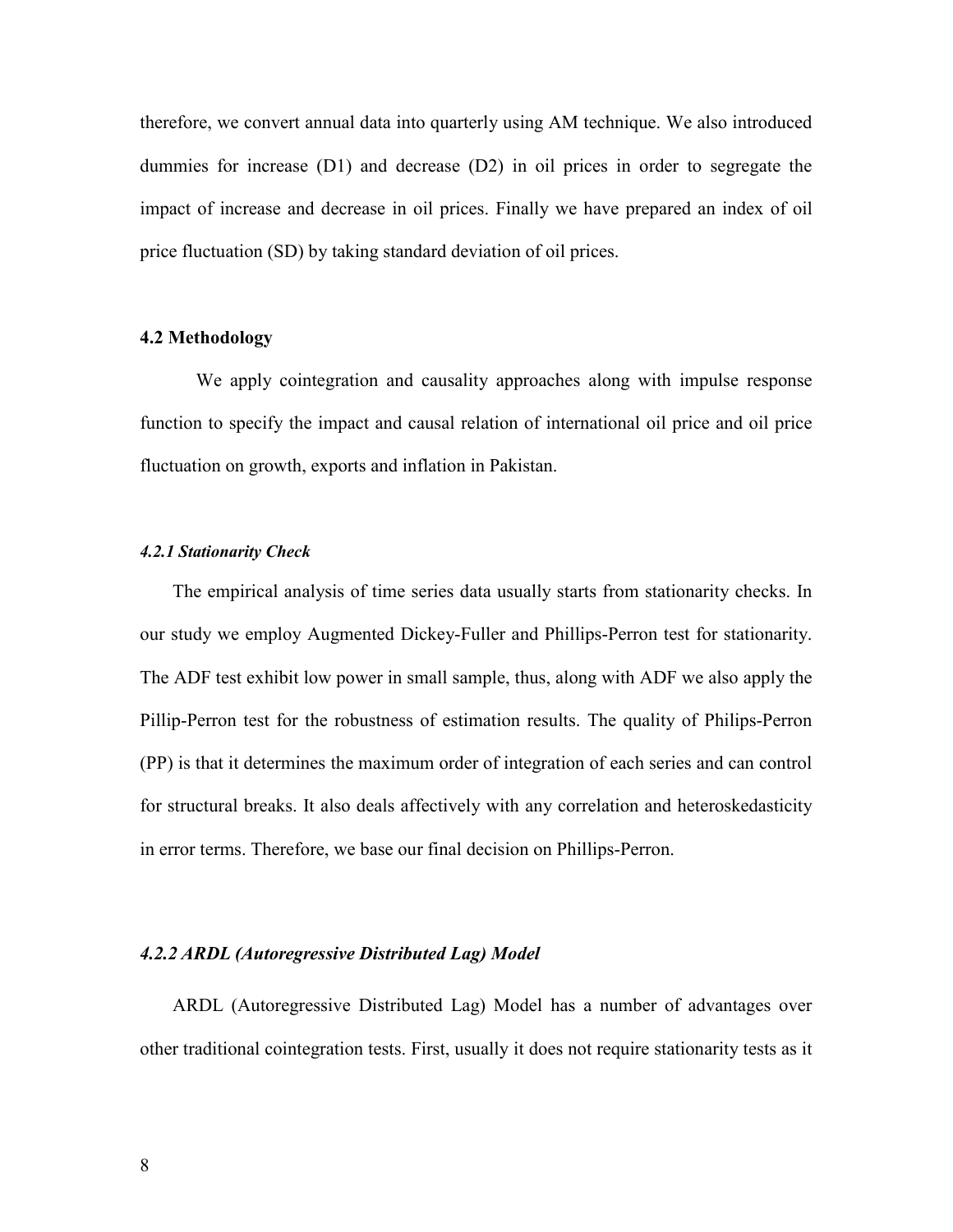is indifferent to I  $(0)$  and I  $(1)$ , however, we must be cautious if the variables are I $(2)$ . Second, this test is equally effective for small as well as for large size data.

In ARDL, F-statistics is used to test the long-run relationship between the variables under consideration; however, the final acceptability of the ARDL method and results is based on a number of diagnostics tests. Based on the approach in equations 1 to 3, we run regressions to determine the long relationship between GDP, exports, Inflation and oil prices as

$$
\Delta \ln Y_{t} = \alpha + \beta_{1} \ln Y_{t-1} + \beta_{2} \ln Ex_{t-1} + \beta_{3} \ln 2P_{t-1} + \beta_{4} \ln OP_{t-1} + \sum_{j=1}^{k} \theta_{1j} \Delta \ln Y_{t-j} + \sum_{j=0}^{k} \theta_{2j} \Delta \ln Ex_{t-j} + \sum_{j=0}^{k} \theta_{3j} \Delta \ln P_{t-j} + \sum_{j=0}^{k} \theta_{4j} \Delta \ln OP_{t-j} + \zeta_{1t}
$$
\n(1)

$$
\Delta \ln Ex_{t} = \alpha + \beta_{1} \ln Ex_{t-1} + \beta_{2} \ln Y_{t-1} + \beta_{3} l f n_{t-1} + \beta_{4} \ln OP_{t-1} + \sum_{j=1}^{k} \theta_{1j} \Delta \ln Ex_{t-j} + \sum_{j=0}^{k} \theta_{2j} \Delta \ln Y_{t-j} + \sum_{j=0}^{k} \theta_{3j} \Delta l f n_{t-j} + \sum_{j=0}^{k} \theta_{4j} \Delta \ln OP_{t-j} + \zeta_{2t}
$$
\n(2)

$$
\Delta f_n = \alpha + \beta_1 f_n_{t-1} + \beta_2 \ln Y_{t-1} + \beta_3 E x_{t-1} + \beta_4 f_n_{t-1} + \sum_{j=1}^k \theta_{1j} \Delta f_n_{t-j} + \sum_{j=0}^k \theta_{2j} \Delta \ln Y_{t-j}
$$
  
+ 
$$
\sum_{j=0}^k \theta_{3j} \Delta \ln E x_{t-j} + \sum_{j=0}^k \theta_{4j} \Delta \ln OP_{t-j} + \zeta_{3t}
$$
 (3)

 $\Delta$  and ln stands for first difference operator and natural logarithm, respectively, while k represents the selected lag order of regressors determined by Akaike's Information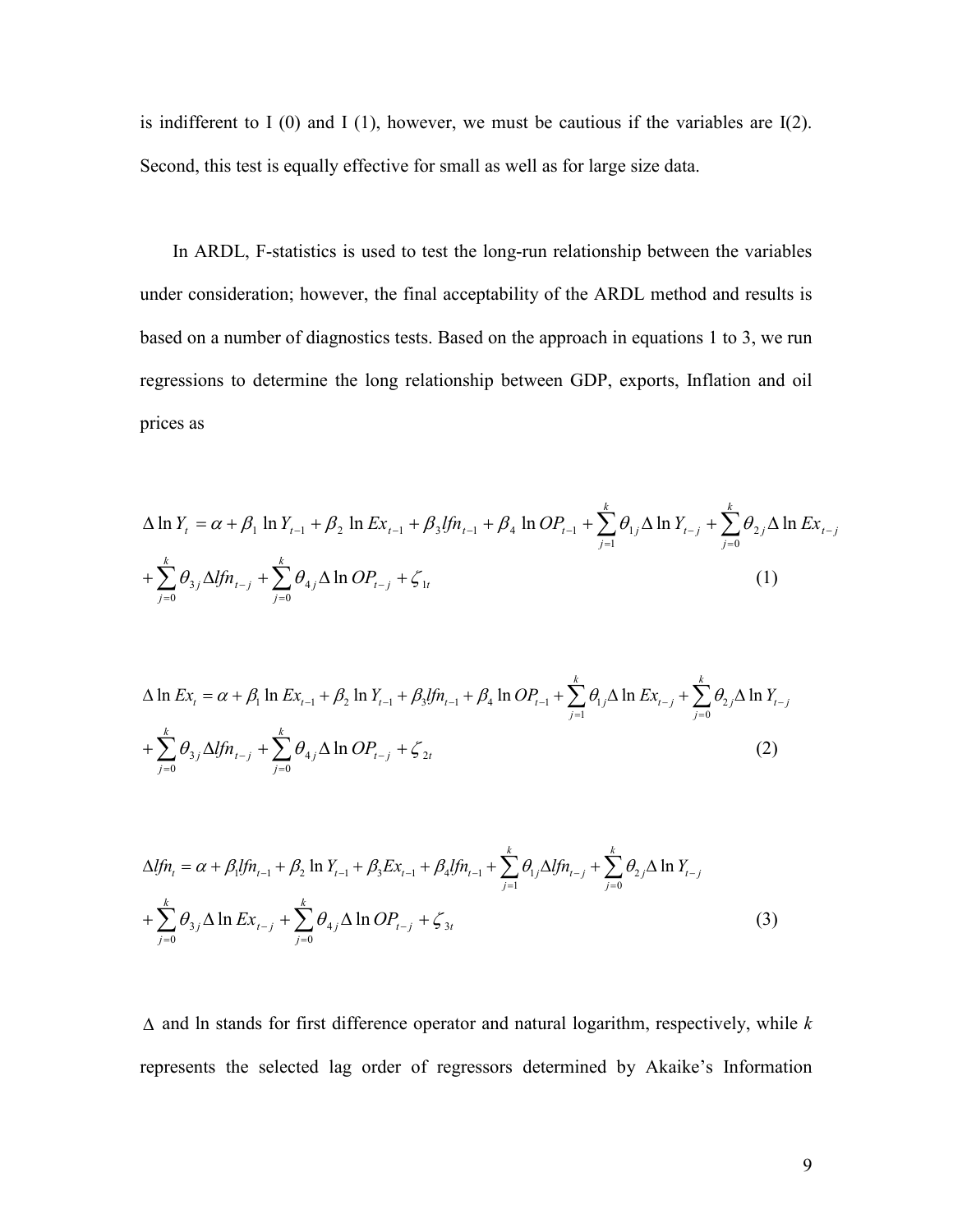Criterion (AIC). We use  $F-$  value, as suggested by Pesaran et al. (2001), in order to test the following hypothesis in equations (1 to 3).

Ho: 
$$
β_1 = β_2 = β_3 = β_4 = 0
$$

 To decide the significance of our null hypothesis, we compare our computed F statistic with asymptotic critical upper  $I(1)$  and lower bound  $I(0)$  values tabulated in Pesaran et al.  $(2001)$ . If the calculated F-statistics exceeds the upper bound critical value, we conclude in favor of a long-run relationship regardless of the order of integration while in case the F-statistics falls below the lower critical values, we cannot reject the null hypothesis of no cointegration. However, if the calculated F-statistic falls between the two critical bounds, inference would be inconclusive. We will replace OP in equations (1 to 3) with SD and dummies in order to measure the impact of oil price fluctuation and increase and decrease in oil prices.

#### **4.2.3 VECM (Vector Error Correction Model) Granger Causality**

Once the cointegration is detected, the next step of our interest will be to measure the direction of causality among the variables in co-integrating vectors based on the following approach

$$
\Delta \ln Y_{t} = \alpha + \sum_{i=1}^{p} \beta_{i} \Delta \ln Y_{t-i} + \sum_{i=1}^{p} \lambda_{i} \Delta \ln Ex_{t-i} + \sum_{i=1}^{p} \delta_{i} \Delta \ln If n_{t-i} + \sum_{i=1}^{p} \psi_{i} \Delta \ln OP_{t-i} + \vartheta_{t} ECT_{t-1} + \nu_{1t}
$$
\n(4)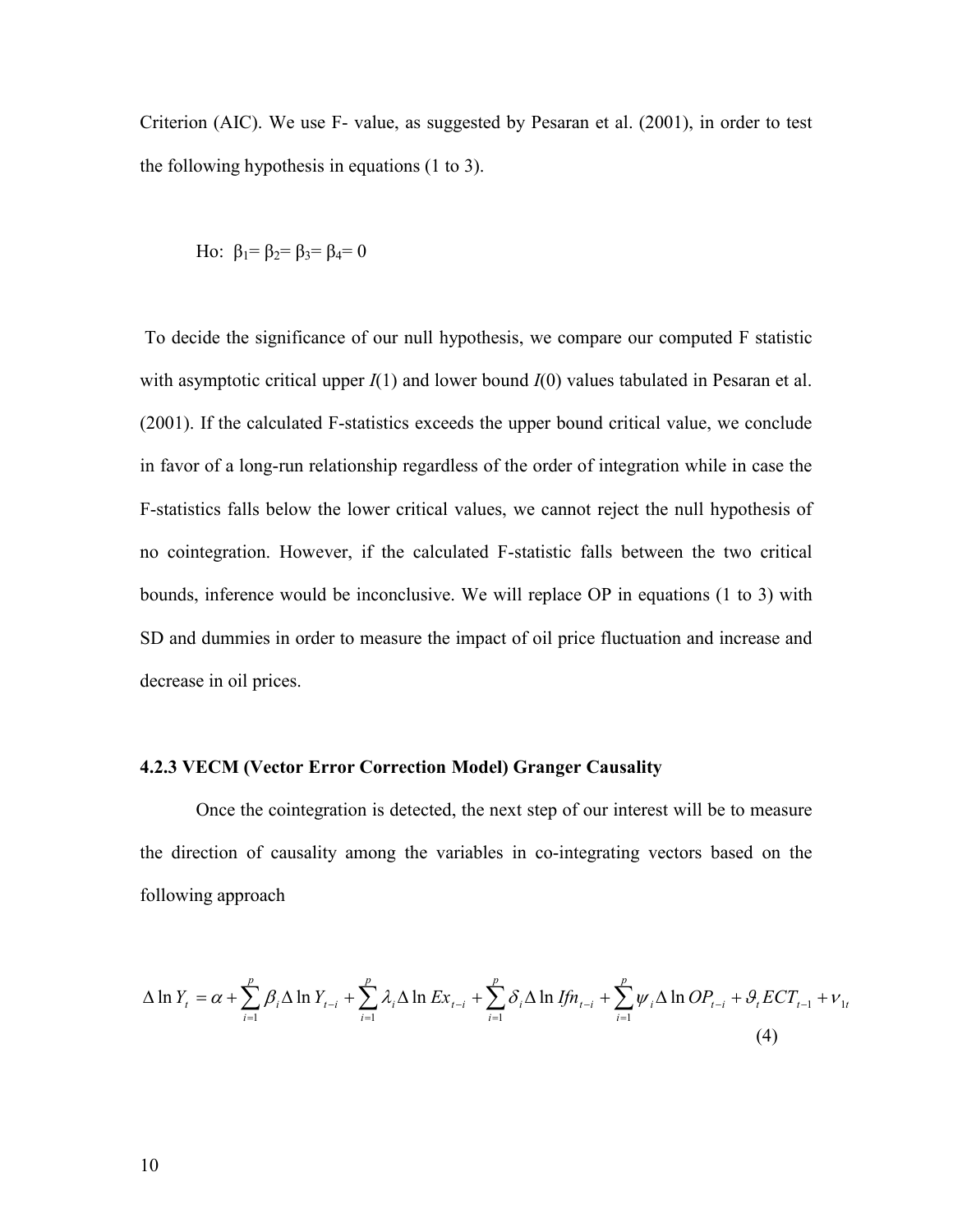$$
\Delta \ln Ex_{t} = \alpha + \sum_{i=1}^{p} \beta_{i} \Delta \ln Y_{t-i} + \sum_{i=1}^{p} \lambda_{i} \Delta \ln Ex_{t-i} + \sum_{i=1}^{p} \delta_{i} \Delta \ln If n_{t-i} + \sum_{i=1}^{p} \varpi_{i} \Delta \ln OP_{t-i} + \vartheta_{2} EC + \nu_{2t}
$$
\n(5)\n
$$
\Delta \ln t = \alpha + \sum_{i=1}^{p} \beta_{i} \Delta \ln Y_{t-i} + \sum_{i=1}^{p} \lambda_{i} \Delta \ln Ex_{t-i} + \sum_{i=1}^{p} \delta_{i} \Delta \ln If n_{t-i} + \sum_{i=1}^{p} \Omega_{i} \Delta \ln OP_{t-i} + \vartheta_{2} EC + \nu_{2t}
$$
\n(6)

Equation 4 to 6 captures the causal impact of right hand side variables on Growth, inflation and exports, respectively.  $ECT_{t-1}$  is the one period lagged error-correction term calculated and applied for those models that observed long run relation. Our null hypotheses for causal relation in the VECM based equations are given below,

Ho: Ψ<sub>1</sub>=
$$
\Psi_2
$$
=---= $\Psi_p$ =0, implying that oil price does not cause GDP  
Ho:  $ω_1$ = $ω_2$ =---= $ω_p$ =0, implying that oil price does not cause exports  
Ho:  $Ω_1$ =  $Ω_2$ =---= $Ω_p$ =0, implying that oil price does not cause inflation

where the final decision is based on Likelihood Ratio (LR) statistics. Similarly, the causal impact of oil price fluctuation on Growth, inflation and exports can be measured by replacing OP with SD in the above equations.

Though the VECM clearly differentiate between long-term and short term impact between the variables in co-integrating vectors; however, VECM does not measure the causal relation beyond that, nor VECM address an important issue of timing in causal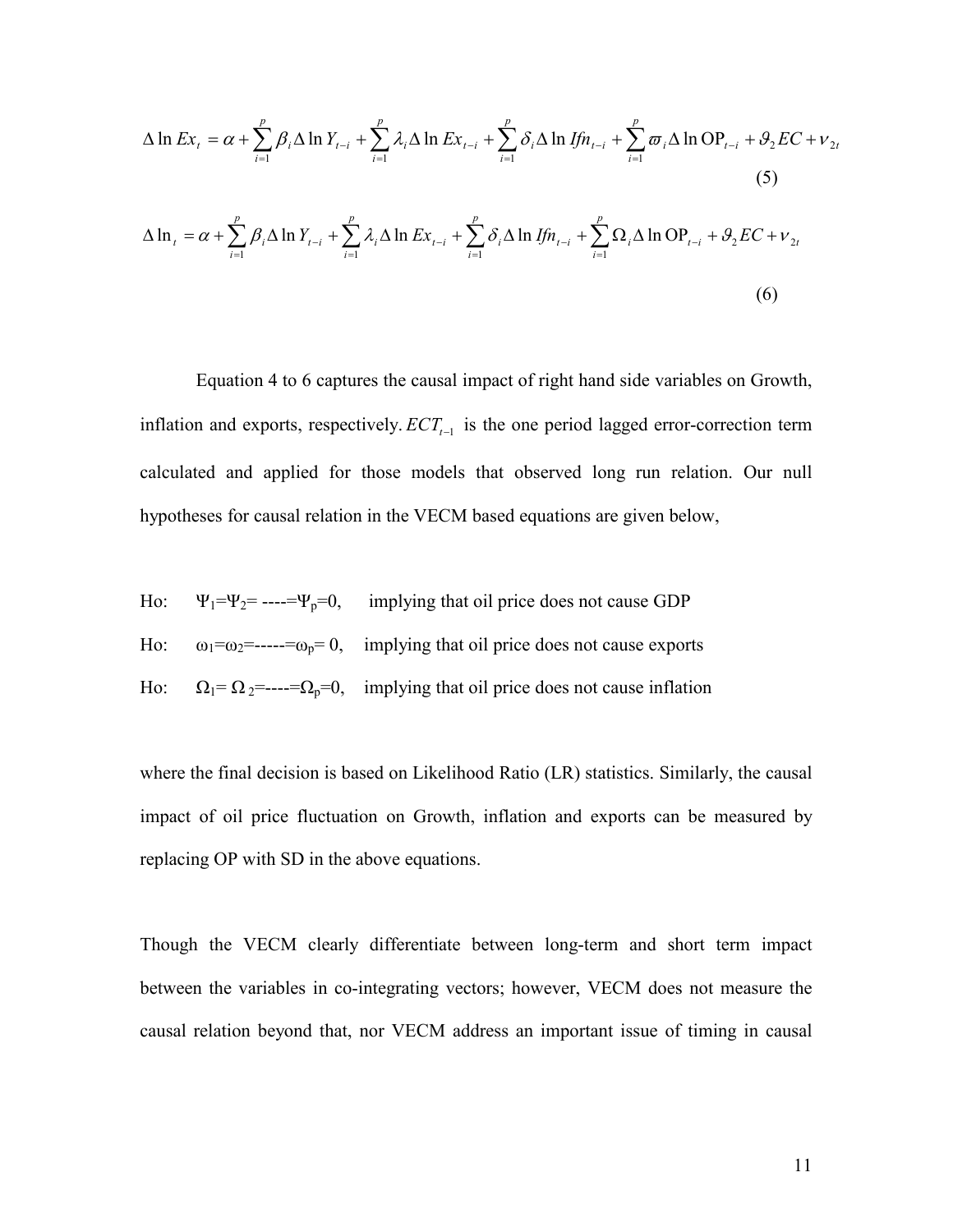analysis. In this backdrop, application of VAR will allow us to address the issue of e simultaneous determinations of the variables.

#### 4.2.4 Toda and Yamamoto Augmented Granger Causality Test

It is generally observed that the F-test is ineffective when the variables display an integrated or cointegrated structure and the test statistics lack a standard distribution (Zapata and Rambaldi, 1997). In such condition, when the data is integrated or cointegrated, the general tests applied for exact linear restrictions on the parameters (e.g. the Wald test) do not exhibit usual asymptotic distributions. To deal with this problem and avoid stationarity and cointegration that we can face in running the granger causality test, we can use the procedure proposed by Toda and Yamamoto (1995) of augmented granger causality. This procedure modified Wald test (MWald) for restrictions on the parameters of  $VAR(k)$ . This test displays asymptotic chi-square distribution and considers the selection procedure valid by  $k \geq d_{\text{max}}$  (where k is the lag length in the system and  $d_{\text{max}}$  is the maximal order of integration to occur in the system). The augmented granger causality test in our case suggested by Toda and Yamamoto (1995) is

$$
\ln Y_{t} = \alpha + \sum_{i=1}^{K} \beta_{i} \ln Y_{t-i} + \sum_{j=K+1}^{d_{\text{max}}} \beta_{j} \ln Y_{t-j} + \sum_{i=1}^{K} \lambda_{i} \ln Ex_{t-i} + \sum_{j=K+1}^{d_{\text{max}}} \lambda_{j} \ln Ex_{t-j}
$$
  

$$
\sum_{i=1}^{K} \delta_{i} \ln OP_{t-i} + \sum_{j=K+1}^{d_{\text{max}}} \delta_{j} \ln OP_{t-j} + \sum_{i=1}^{K} \psi_{i} l f n_{t-i} + \sum_{j=K+1}^{d_{\text{max}}} \psi_{j} l f n_{t-j} + \varepsilon_{1t}
$$
(7)

$$
\ln Ex_{t} = \gamma + \sum_{i=1}^{K} \varphi_{i} \ln Ex_{t-i} + \sum_{j=K+1}^{d_{\max}} \varphi_{j} \ln Ex_{t-j} + \sum_{i=1}^{K} \mu_{i} \ln Y_{t-i} + \sum_{j=K+1}^{d_{\max}} \mu_{j} \ln Y_{t-j}
$$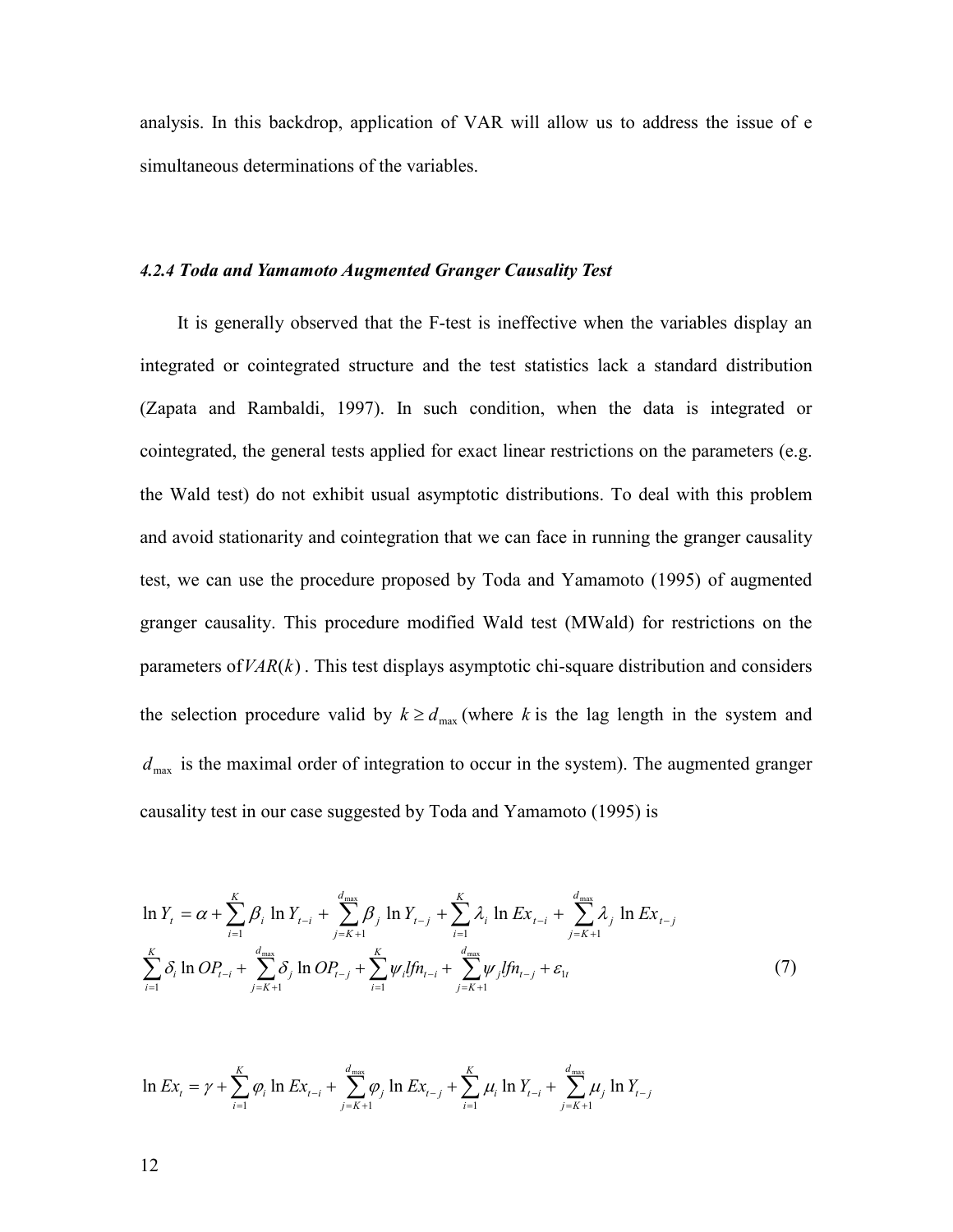$$
\sum_{i=1}^{K} \theta_i \ln OP_{t-i} + \sum_{j=K+1}^{d_{\text{max}}} \theta_j \ln OP_{t-j} + \sum_{i=1}^{K} \pi_i lfn_{t-i} + \sum_{j=K+1}^{d_{\text{max}}} \pi_j lfn_{t-j} + \varepsilon_{2t}
$$
(8)

$$
lfn_{t} = \sigma + \sum_{i=1}^{K} \Gamma_{i}lfn_{t-i} + \sum_{j=K+1}^{d_{\text{max}}} \Gamma_{j}lfn_{t-j} + \sum_{i=1}^{K} \tau_{i} \ln Y_{t-i} + \sum_{j=K+1}^{d_{\text{max}}} \tau_{j} \ln Y_{t-j}
$$
  

$$
\sum_{i=1}^{K} \Pi_{i} \ln Ex_{t-i} + \sum_{j=K+1}^{d_{\text{max}}} \Pi_{j} \ln Ex_{t-j} + \sum_{i=1}^{K} \varpi_{i} \ln OP_{t-i} + \sum_{j=K+1}^{d_{\text{max}}} \varpi_{j} \ln OP_{t-j} + \varepsilon_{3t}
$$
(9)

$$
\ln OP_{t} = \phi + \sum_{i=1}^{K} \mu_{i} \ln OP_{t-i} + \sum_{j=K+1}^{d_{\max}} \mu_{j} \ln OP_{t-j} + \sum_{i=1}^{K} \rho_{i} \ln Y_{t-i} + \sum_{j=K+1}^{d_{\max}} \rho_{j} \ln Y_{t-j}
$$
\n
$$
\sum_{i=1}^{K} \mathcal{G}_{i} \ln Ex_{t-i} + \sum_{j=K+1}^{d_{\max}} \mathcal{G}_{j} \ln Ex_{t-j} + \sum_{i=1}^{K} \Omega_{i} \ell f n_{t-i} + \sum_{j=K+1}^{d_{\max}} \Omega_{j} \ell f n_{t-j} + \varepsilon_{4t} \tag{10}
$$

The error terms  $\varepsilon_{1t}$ ,  $\varepsilon_{2t}$ ,  $\varepsilon_{3t}$  and  $\varepsilon_4$  in the above equation (7-10) are white noise with zero mean, constant variance and no autocorrelation. In augmented granger causality, unlike ARDL approach, we will avoid the causal impact of dummies and will replace OP only by SD in order to observe the combined as well as individual causality among th variables. We will use Joint Fisher approach for testing our null of no causality.

#### **5. Discussion and Results**

#### **5.1 Stationarity Check**

Since the core of our empirical methodology varies from augmented to ARDL test, therefore, it is imperative to first discuss the stationary properties of all the variables. The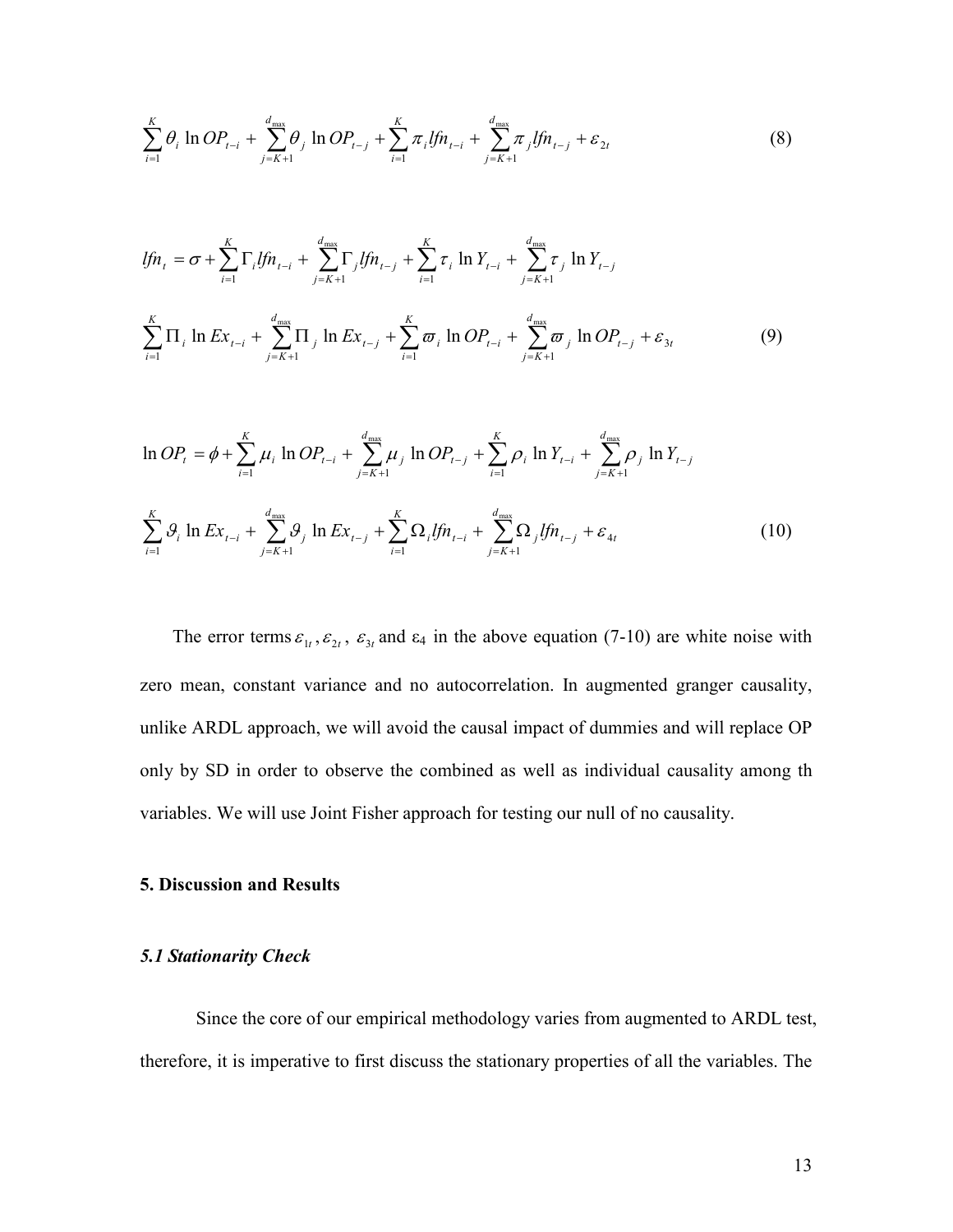ADF and PP unit root tests are applied to the level (original) series and first differences. The results of the ADF and PP tests are given in table 2:

| <b>Table 2: ADF and PP Stationary Tests</b> |                 |                            |         |                            |      |  |  |
|---------------------------------------------|-----------------|----------------------------|---------|----------------------------|------|--|--|
| Variables                                   | <b>ADF</b> Test |                            | PP Test | Decision                   |      |  |  |
|                                             | Level           | 1 <sup>st</sup> difference | Level   | 1 <sup>st</sup> difference |      |  |  |
| Ly                                          | 0.9950          | $0.0068*$                  | 0.9969  | $0.0071*$                  | I(1) |  |  |
| Lop                                         | 0.9331          | $0.0045*$                  | 0.9500  | $0.0080*$                  | I(1) |  |  |
| Lex                                         | 0.9186          | $0.0045*$                  | 0.9173  | $0.0046*$                  | I(1) |  |  |
| In                                          | 0.2166          | $0.0010*$                  | 0.5186  | $0.0050*$                  | I(1) |  |  |
| <b>SD</b>                                   | $0.083***$      | $0.0070*$                  | 0.2003  | $0.0000*$                  | I(1) |  |  |

\* Significant at 1 percent level, \*\*\* level stationary at 10 percent with trend and intercept

The ADF test Results in table 2 suggest that all the variables are stationary at first difference except SD. However, PP exhibit that all variables, including SD, are stationary at first difference and are integrated of order one i.e. I(1). Our sample size is small and therefore, we rely on PP test for final decision and conclude that all the variables are I(1).

#### 5.2 Autoregressive Distributed Lag Model

Given that all the variables are  $I(1)$ , we proceed with a 'bounds testing' approach to cointegration in order to examine whether growth, exports, inflation, oil prices and oil price fluctuation are cointegrated. Considering that an appropriate lag length is an important issue in applying 'bounds testing' approach, we assigned the lag length at 5 for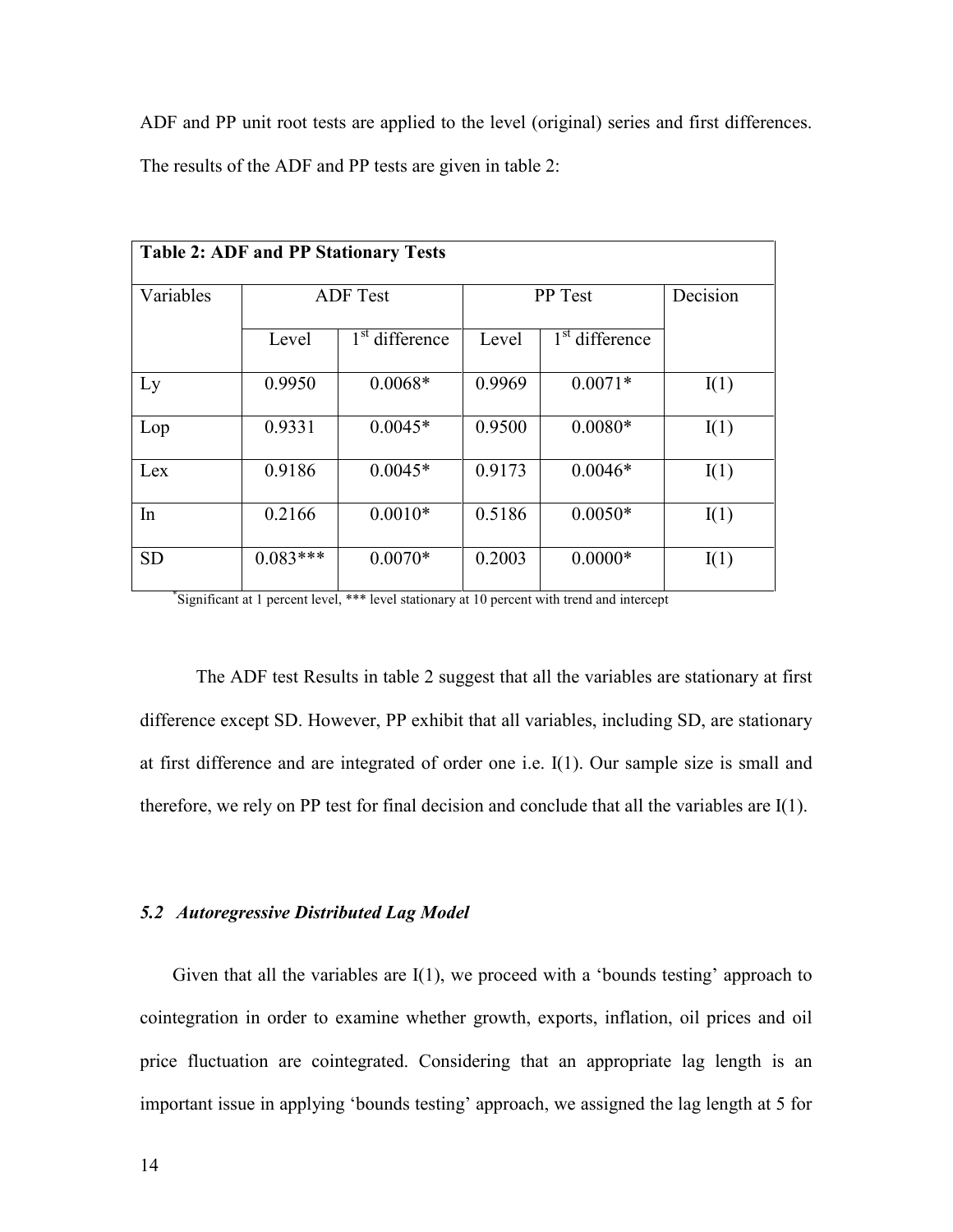quarterly data based on SC statistic. In addition, a set of diagnostic tests e.g Durbin Watson test, are conducted on the selected ARDL models that are given along with the Cointegration results in table 3.

| Table 3: The Results of ARDL Co-integration Tests   |                |                     |                                                     |           |          |  |  |
|-----------------------------------------------------|----------------|---------------------|-----------------------------------------------------|-----------|----------|--|--|
| Bound Testing to Co-integration<br>Diagnostic Tests |                |                     |                                                     |           |          |  |  |
|                                                     | Optimal<br>lag | <b>F-Statistics</b> | Critical Value                                      | Adj $R^2$ | D.W test |  |  |
|                                                     | lengths        |                     | Lower Bound/                                        |           |          |  |  |
|                                                     |                |                     | <b>Upper Bound</b>                                  |           |          |  |  |
|                                                     |                | With Oil Prices     |                                                     |           |          |  |  |
| $Ly_t = f(\text{lex}_t, \text{in}_t, \text{lop}_t)$ | (1,1,1,0)      | 8.0820*             | 3.3658                                              | 0.9995    | 32.3281  |  |  |
|                                                     |                |                     | 4.5444                                              |           |          |  |  |
| Lex <sub>t</sub> = $f(1y_t, in_t, lop_t)$           | (1,1,1,0)      | 0.67935             | 3.3658                                              | 0.9984    | 2.7174   |  |  |
|                                                     |                |                     | 4.5444                                              |           |          |  |  |
| $Int=f(1yt, 1ext, 1opt)$                            | (1,1,1,1)      | 0.81351             | 3.3658                                              | 0.9578    | 3.2540   |  |  |
|                                                     |                |                     | 4.5444                                              |           |          |  |  |
|                                                     |                |                     | With dummies for increase and decrease in oil price |           |          |  |  |
| $Ly_t = f$ (lex <sub>t,</sub> in <sub>t</sub> , D1, | (1,1,1,0,0)    | 6.9985*             | 3.0325                                              | 0.9995    | 34.9924  |  |  |
| D2)                                                 |                |                     | 4.2312                                              |           |          |  |  |
| Lex <sub>t</sub> = $f(ly_t, in_t, D1,$              | (1,1,1,0,0)    | 0.8516              | 3.0325                                              | 0.9985    | 4.4258   |  |  |
| D2)                                                 |                |                     | 4.2312                                              |           |          |  |  |
| $Int= f(1yt, 1ext, D1,$                             | (1,1,1,1,0)    | 0.0287              | 3.0325                                              | 0.9583    | 3.5144   |  |  |
| D2)                                                 |                |                     | 4.2312                                              |           |          |  |  |
| With oil price fluctuation                          |                |                     |                                                     |           |          |  |  |
| $Ly_t = f(\text{lex}_t, \text{in}_t, SD)$           | (1,1,1,0)      | 6.4715*             | 3.3658                                              | 0.9994    | 25.8862  |  |  |
|                                                     |                |                     | 4.5444                                              |           |          |  |  |
| Lex <sub>t</sub> = $f(ly_t, in_t, SD)$              | (1,1,1,0)      | 1.9370              | 3.3658                                              | 099984    | 7.7479   |  |  |
|                                                     |                |                     | 4.5444                                              |           |          |  |  |
| $Int=f(1yt, 1ext, SD)$                              | (1,1,0,0)      | 8.4999*             | 3.3658                                              | 0.97468   | 33.9995  |  |  |
|                                                     |                |                     | 4.5444                                              |           |          |  |  |

\* significan and cointegrated

On the basis of values of F statistic in table 3, we reject the null of no cointegration for exports, inflation and oil price, when we take GDP as dependent variable. Similarly, export and inflation along with dummies for increase and decrease in oil price and oil price fluctuation shows cointegration when we use GDP as dependent. However, inflation as dependent variables produces long run relation among export and inflation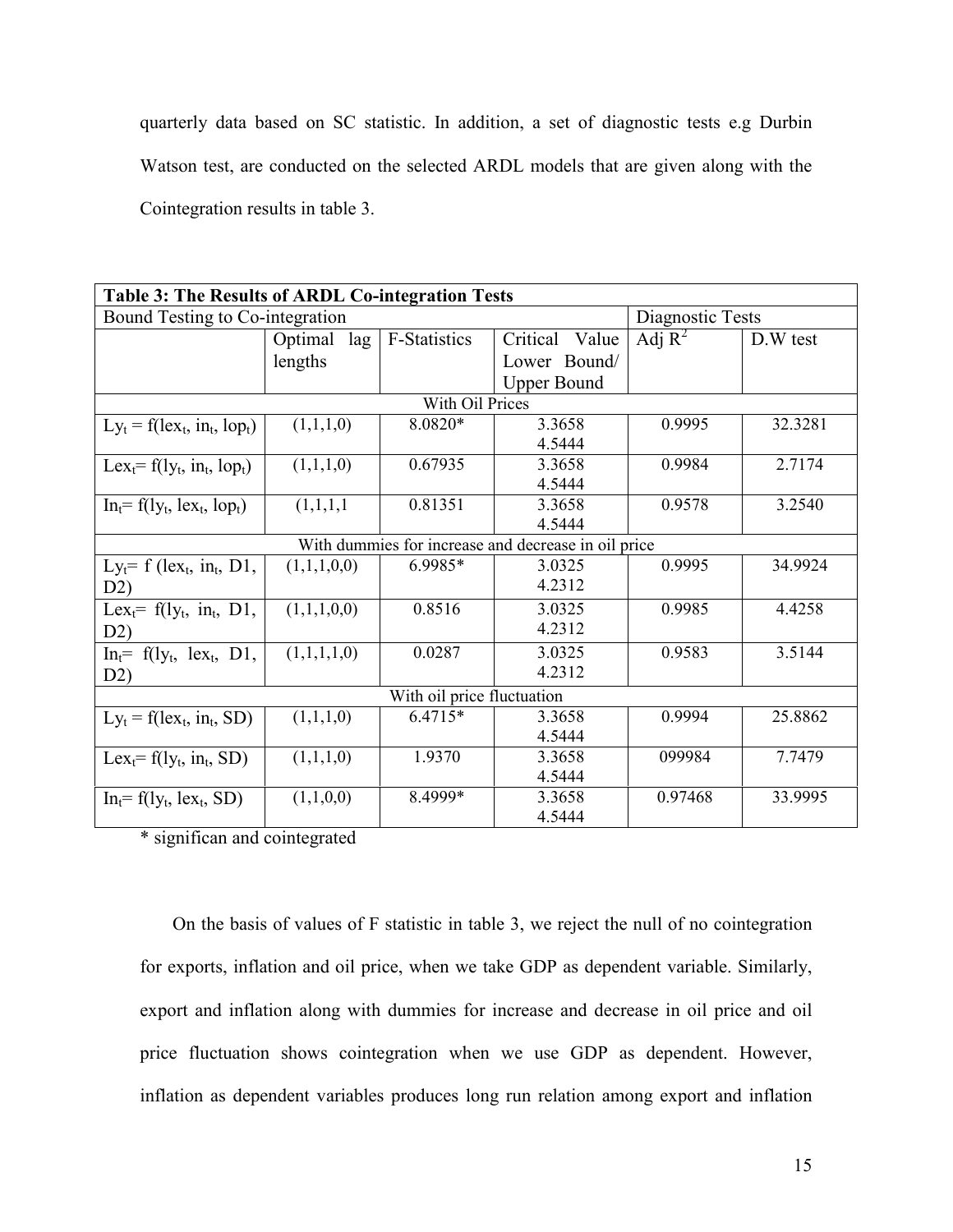only in combination with oil price on right hand side. Overall we find four co-integrating vectors once GDP and inflation are used as dependent actors, implying that a long-run equilibrium relationship exists among the variables.

| <b>Table 4: Long Run Results</b> |                            |                |             |               |  |  |
|----------------------------------|----------------------------|----------------|-------------|---------------|--|--|
| Explanatory                      | <b>Dependent Variables</b> |                |             |               |  |  |
| Variables                        | Ly                         | Ly             | Ly          | IN            |  |  |
| ly                               |                            |                |             | $-6.3203$     |  |  |
|                                  |                            |                |             | (.535)        |  |  |
| lex                              | 1.0972                     | 1.0245         | 1.4175      | $-0.91705$    |  |  |
|                                  | $(0.0001)^*$               | $(0.0005)*$    | $(0.0001)*$ | (0.9945)      |  |  |
| In                               | $-0.0014$                  | $-0.00117$     | $-0.00346$  |               |  |  |
|                                  | 0.5420                     | (0.6090)       | (0.2120)    |               |  |  |
| 1OP                              | 0.1679                     |                |             |               |  |  |
|                                  | $- (0.1700)$               |                |             |               |  |  |
| D1                               |                            | $-0.0267$      |             |               |  |  |
|                                  |                            | $(0.1079)$ *** |             |               |  |  |
| D2                               |                            | 0.0092         |             |               |  |  |
|                                  |                            | (0.1314)       |             |               |  |  |
| <b>SD</b>                        |                            |                | $-0.0083$   | 3.3464        |  |  |
|                                  |                            |                | (0.7054)    | $(0.0417)$ ** |  |  |
| <b>INPT</b> (constant)           | $-0.3314$                  | 0.35165        | $-3.2812$   | 92.959        |  |  |
|                                  | (0.8008)                   | (0.8005)       | $(0.0056)*$ | (0.2352)      |  |  |

P values in parenthesis , \*, \*\*, \*\*\* significant at 1, 5 and 10 percent level, respectively.

The long term marginal impact of the explanatory variables in cointegrated vectors is presented in table 4. The results shows that the overall impact of oil price on growth is insignificant, however, when we separate the rise in oil price from decline in oil prices by introducing a dummy, the impact of rise in oil price is negative. We found that 10 percent increase in oil prices decrease GDP by 2.6 percent. On the other hand the dummy for decrease in oil price is insignificant and reflects that the impact of increase and decrease in oil price on growth in Pakistan is non-linear and asymmetric. The impact of oil price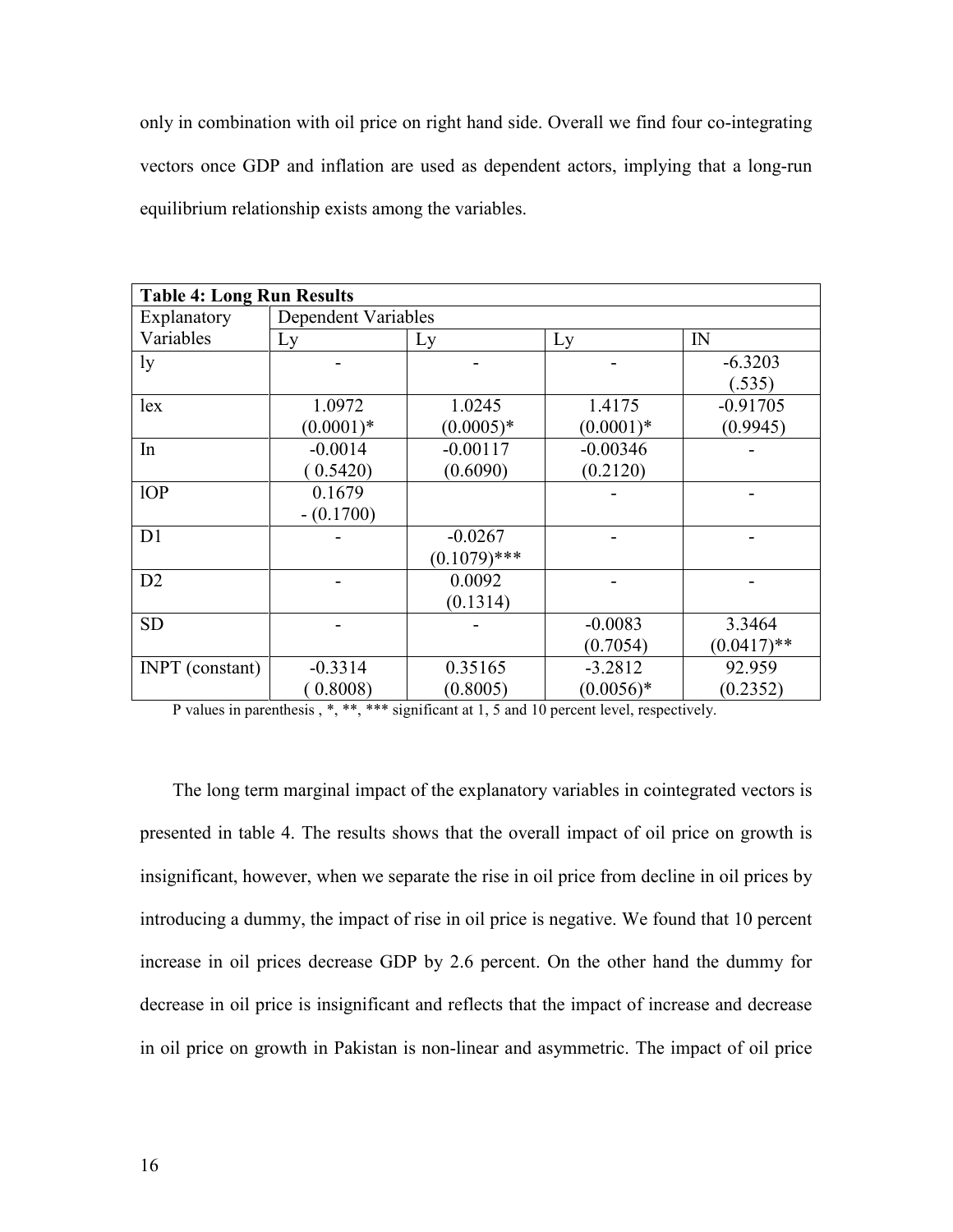fluctuation is negative and significant on growth and significantly positive in inflation. This suggests that that oil prices fluctuation is one of the causes of inflation in Pakistan.

#### 5.3 The VECM Granger Causality Test

After detecting cointegration and long run affect of oil price and oil price variation, it is interesting to check the direction of causality. For this we use VECM granger causality technique. The direction of causality can be divided into short- and long-run causation. The significance of the one period lagged error-correction term  $\mathit{ECT}_{t-1}$ , represents the long-run causality, while the joint significance LR tests of the lagged explanatory variables represents the short-run causal relation. In table 5, negative significant values of  $ECM<sub>t-1</sub>$  for growth (ly) and inflation (In) once again confirm our assertion of long run relation among the variables. The coefficient of significant  $ECM_{t-1}$  ranges from  $-0.036$  to 40.076 in case of oil prices and 40.035 to 0.075 in case of oil price fluctuation, which shows that changes in economic growth, reverts to equilibrium by 7.6 percent in case of oil price and by 4.4 percent in case of oil prices fluctuation per quarter. Similarly, in case of inflation the disequilibrium is adjusted by e 3.6 percent in case of oil prices and by 3.5 percent in case of oil price fluctuation. From this we can assert that disequilibrium in growth and inflation takes quite long time to revert back to equilibrium in case of oil price fluctuation compared to oil prices.

Contrary to long-run impact, we find that the short-run causality vary among VECMs. The result in table 5 shows that Exports, inflation and oil price Granger cause GDP at 1 percent level of significance. Similarly, export, and inflation along with oil price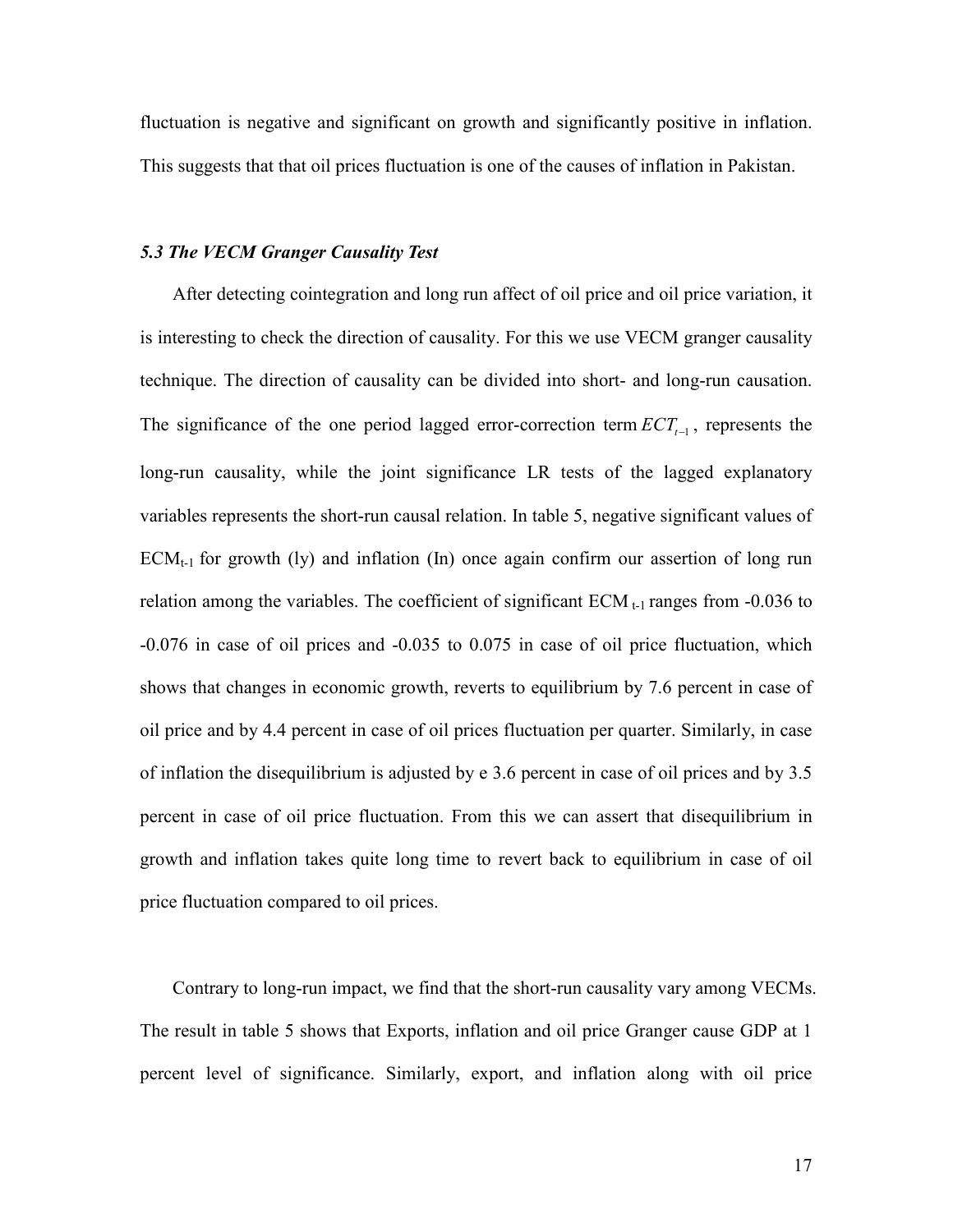fluctuation significantly affect GDP. Though GDP and inflation cause exports in short run, however, oil price and price fluctuation do not show causal relation with exports. Short run results also confirm that inflation is granger caused by all other variables including oil price and oil price fluctuation.

| Short run                          |                                      |                                  |                                                                               | Long run                             |
|------------------------------------|--------------------------------------|----------------------------------|-------------------------------------------------------------------------------|--------------------------------------|
|                                    |                                      |                                  |                                                                               |                                      |
| $\Sigma\Delta$ ln y <sub>t-1</sub> | $\Sigma\Delta$ ln lex <sub>t-1</sub> | $\Sigma\Delta$ ln <sub>t-1</sub> | $\Sigma\Delta$ lnOP <sub>t-1</sub>                                            | $ECM_{t-1}$                          |
|                                    | 3.8959                               | $-0.2133$                        | 14.0930                                                                       | $-0.0766$                            |
|                                    | $(0.0000)*$                          | $(0.0083)*$                      | $(0.0000)*$                                                                   | (0.0074)                             |
| 35.1120                            |                                      | 1.4252                           | 0.6975                                                                        | $-0.0709$                            |
| $(0.0000)*$                        |                                      | (0.2466)                         | (0.5009)                                                                      | (0.1510)                             |
| 0.4944                             | 1.5821                               |                                  | 15.0818                                                                       | $-0.0364$                            |
| (0.0118)                           | (0.0121)                             |                                  | $(0.0000)*$                                                                   | $(0.0381)$ **                        |
| 0.0912                             | $-0.92882$                           | 3.1122                           |                                                                               | 0.0554                               |
| (0.1118)                           | (0.456)                              | (0.1232)                         |                                                                               | (0.1381)                             |
|                                    |                                      |                                  |                                                                               |                                      |
| $\Sigma\Delta$ ln y <sub>t-1</sub> | $\Sigma\Delta$ ln lex <sub>t-1</sub> | $\Sigma\Delta$ ln <sub>t-1</sub> | $\Sigma\Delta$ lnSD <sub>t-1</sub>                                            | $ECM_{t-1}$                          |
|                                    | 39.2652                              | $-0.07367$                       | 0.0456                                                                        | $-0.0446$                            |
|                                    | $(0.0000)*$                          | $(0.0114)$ **                    | $(0.0554)$ **                                                                 | $(0.0113)$ **                        |
| 4.2645                             |                                      | 4.0409                           | 0.6426                                                                        | 0.0701                               |
| $(0.0000)*$                        |                                      | $(0.0214)$ *                     | (0.5289)                                                                      | (0.1025)                             |
| 4.0607                             | 2.3310                               |                                  | 29.0004                                                                       | $-0.0358$                            |
| $(0.0210)$ **                      | $(0.1021)$ ***                       |                                  | $(0.0000)*$                                                                   | $(0.0361)$ **                        |
| 1.2134                             | 1.1323                               | 2.1210                           |                                                                               | 0.1251                               |
| (0.1220)                           | (0.4731)                             | (0.1123)                         |                                                                               | (0.2012)                             |
|                                    |                                      | Direction of causality           | <b>Table 5: The VECM Granger Causality Result</b><br>(Analysis for Oil Price) | (Analysis of Oil Price Fluctuations) |

| P values in parenthesis, *, **, *** significant at 1, 5 and 10 percent, respectively. |  |  |  |  |  |  |
|---------------------------------------------------------------------------------------|--|--|--|--|--|--|
|---------------------------------------------------------------------------------------|--|--|--|--|--|--|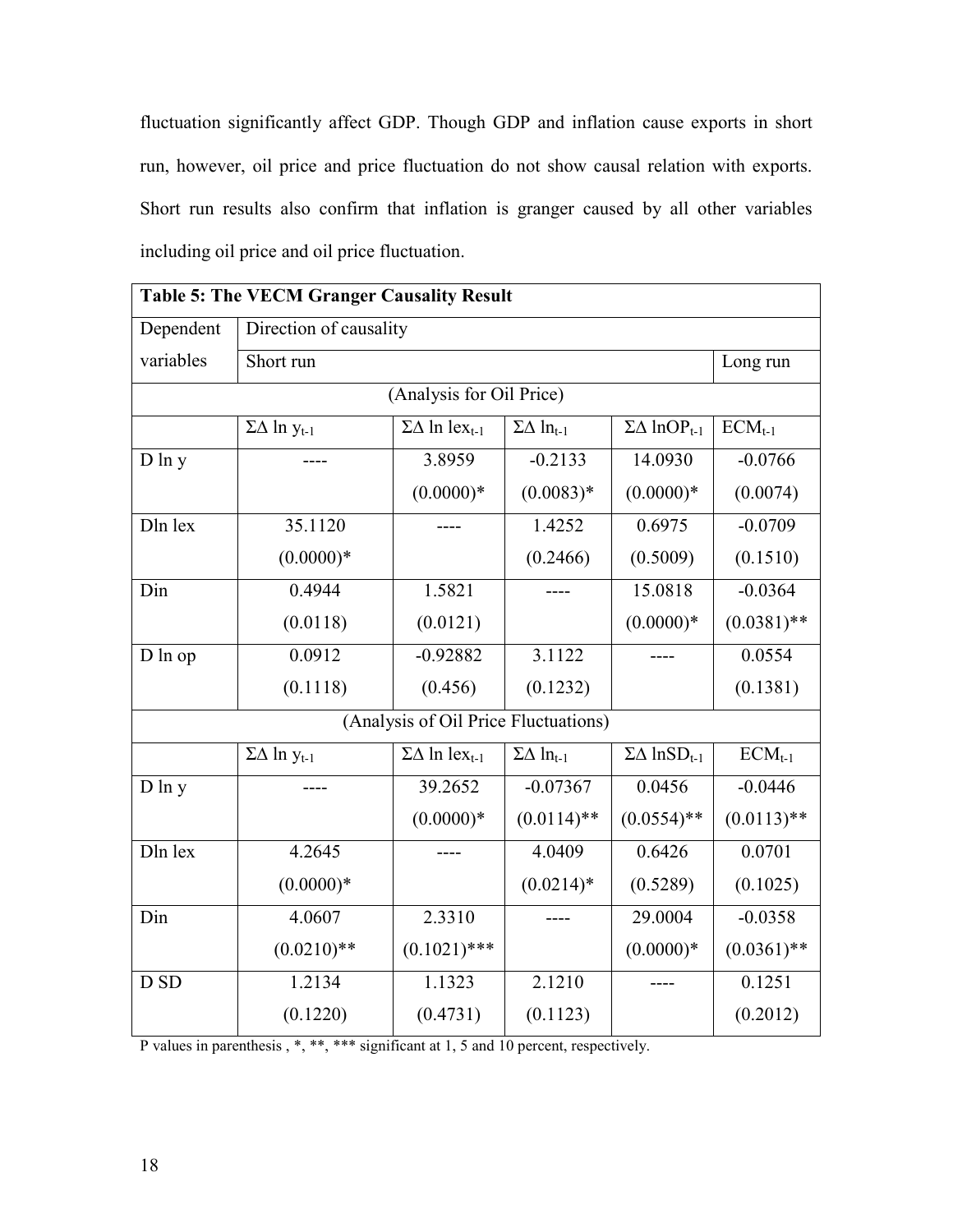The results in table 5 also show that the role of Pakistani macro economic variables is insignificant in determining international oil prices and oil prices fluctuations. Given that, we can conclude that the direction of causality in our study runs one way from oil price and price fluctuation to growth and inflation in case of Pakistan.

#### 5.4 Augmented Granger Causality Test

Augmented granger causality test is indifferent to  $I(0)$  and  $I(1)$ , however, the order of integration is important for selection of lags length  $(k+d_{max})$ . From table 2 we assume the maximum order of integration  $(d_{max})$  as 1 while we select lag length in the system (k) as 2 depending on Shwarz and Akaike Information Criteria given in table 6.

| <b>Table 6: Selection of Lag Length</b> |          |           |             |              |              |  |  |
|-----------------------------------------|----------|-----------|-------------|--------------|--------------|--|--|
| Lag                                     | Log L    | LR        | <b>FPE</b>  | AIC          | <b>SC</b>    |  |  |
| $\Omega$                                | 90.84011 | NA        | 1.49e-06    | $-2.067622$  | $-1.951869$  |  |  |
|                                         | 757.0000 | 1253.015  | 2.82e-13    | $-17.54762$  | $-16.96885$  |  |  |
| 2                                       | 876.1641 | 212.7930* | $2.42e-14*$ | $-20.00391*$ | $-18.96213*$ |  |  |
| 3                                       | 879.8612 | 6.249912  | 3.27e-14    | $-19.71098$  | $-18.20619$  |  |  |

The results in table 7 show that the combined causality of exports, inflation and oil price on GDP and the combined causality of GDP, exports and oil price on inflation is significant, while the combined causal impact of other variables on exports is insignificant. Similarly, the causal affect of GDP, export, and inflation as a group on oil price can not be detected. Oil price not only causes GDP and inflation in combination with other variables but have also significantly causes growth prospects of Pakistan economy individually.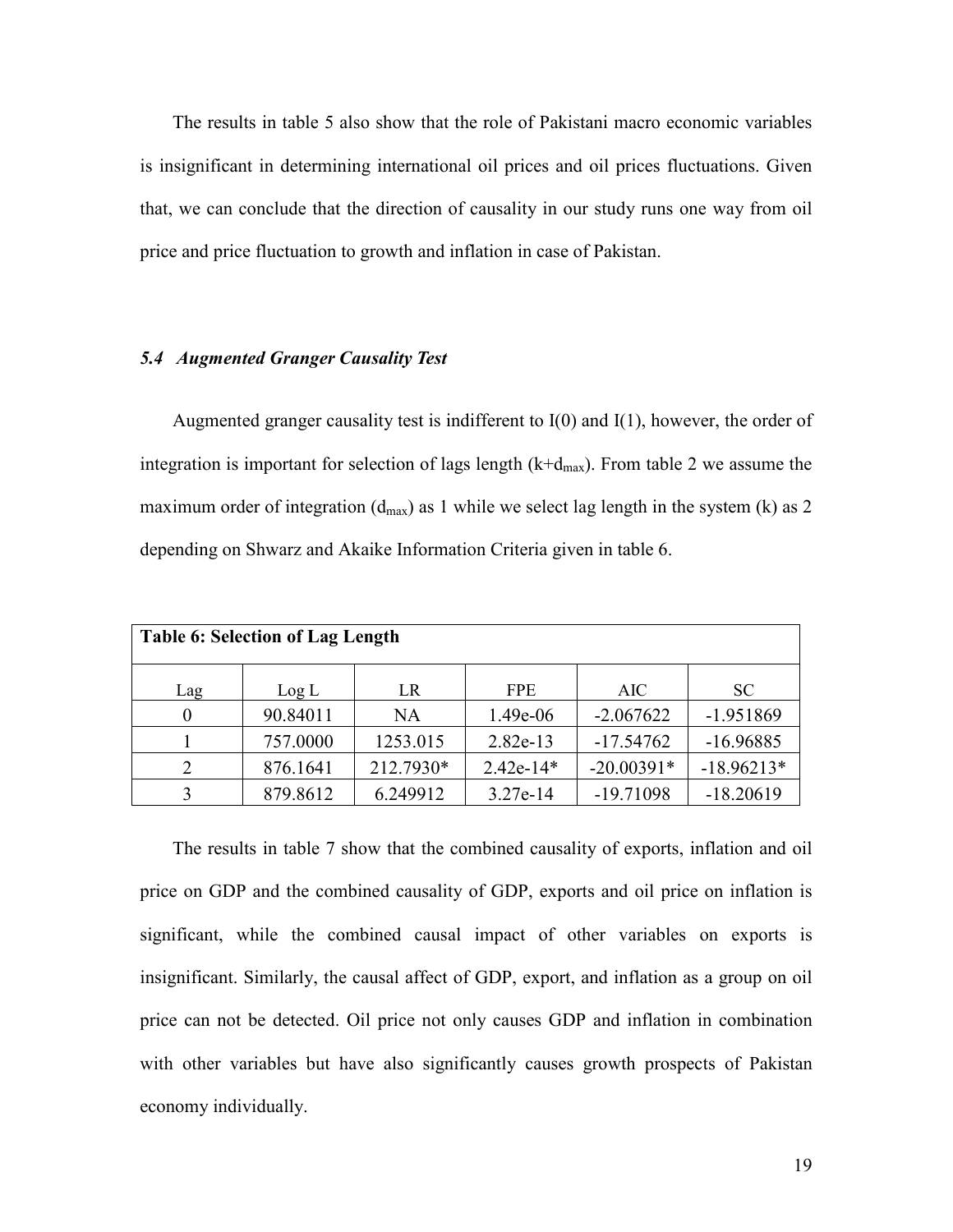| Table 7: Augmented Granger Causality Test Results for Oil Price (OP) |             |  |  |  |
|----------------------------------------------------------------------|-------------|--|--|--|
| Null Hypothesis:                                                     | p values    |  |  |  |
| Combined causality of OP, Inflation and Exports on GDP               | $0.0025*$   |  |  |  |
| Exports does not Granger Cause GDP                                   | $0.0521***$ |  |  |  |
| Inflation does not Granger Cause GDP                                 | $0.0621**$  |  |  |  |
| OP does not Granger Cause GDP                                        | $0.0012*$   |  |  |  |
| Combined causality of OP, Inflation and GDP on Exports               | $0.0056**$  |  |  |  |
| GDP does not Granger Cause Exports                                   | $0.0254**$  |  |  |  |
| Inflation does not Granger Cause Exports                             | $0.0841***$ |  |  |  |
| OP does not Granger Cause Exports                                    | 0.2214      |  |  |  |
| Combined causality of OP, Exports and GDP on inflation               | $0.0123**$  |  |  |  |
| GDP does not Granger Cause Inflation                                 | 0.1014      |  |  |  |
| Exports does not Granger Cause Inflation                             | $0.0562***$ |  |  |  |
| OP does not Granger Cause inflation                                  | $0.0501**$  |  |  |  |
| Combined causality of Exports, GDP and inflation on OP               | 0.1552      |  |  |  |
| GDP does not Granger Cause OP                                        | 0.4512      |  |  |  |
| Exports does not Granger Cause OP                                    | 0.1222      |  |  |  |
| inflation does not Granger Cause OP                                  | 0.2325      |  |  |  |

\*,\*\*and \*\*\* are significant at 1, 5 and 10 percent, respectively

The results in table 7 are not unexpected, showing that neither the growth prospects of Pakistan nor the macroeconomic variables influence international oil price. The granger causality results for oil price fluctuation are given in table  $8<sup>4</sup>$  which shows that oil price fluctuation granger cause GDP, exports and inflation in combination as well as individually, while the other variables, as expected, failed to cause oil price fluctuation.

 4 The lag selection remained 2 when oil price was replaced with oil prices fluctuation.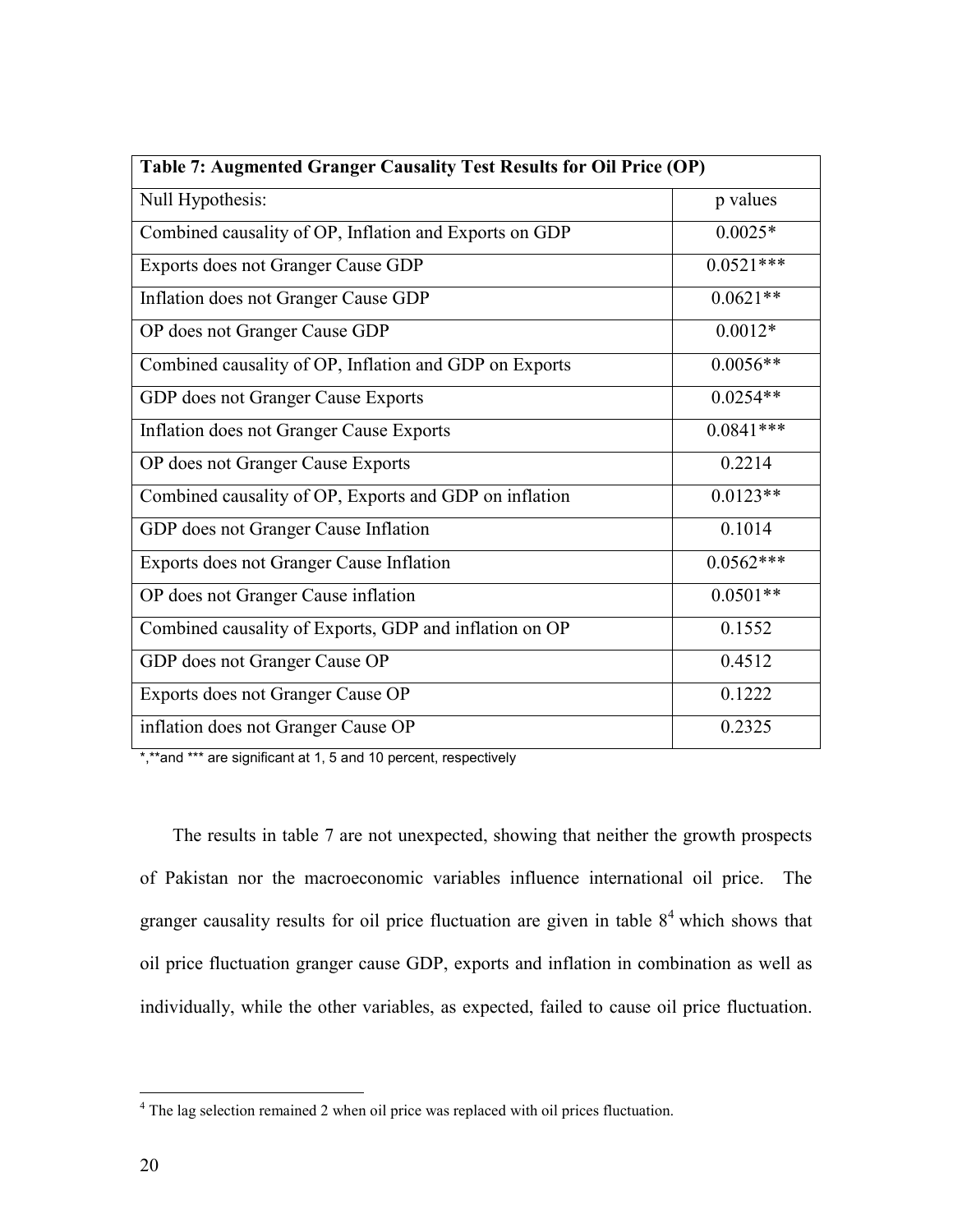This shows that in case of Pakistan oil price fluctuation compared to oil price has huge economic impact.

| Table 8: Augmented Granger Causality Test Results for Oil Price Fluctuations (SD) |             |  |  |  |
|-----------------------------------------------------------------------------------|-------------|--|--|--|
| Null Hypothesis:                                                                  | p values    |  |  |  |
| Combined causality of SD, Inflation and Exports on GDP                            | $0.0115**$  |  |  |  |
| Exports does not Granger Cause GDP                                                | $0.0343**$  |  |  |  |
| Inflation does not Granger Cause GDP                                              | 0.1329      |  |  |  |
| SD does not Granger Cause GDP                                                     | $0.0001*$   |  |  |  |
| Combined causality of SD, Inflation and GDP on Exports                            | $0.0236**$  |  |  |  |
| GDP does not Granger Cause Exports                                                | 0.1444      |  |  |  |
| Inflation does not Granger Cause Exports                                          | $0.0342**$  |  |  |  |
| SD does not Granger Cause Exports                                                 | 0.1141      |  |  |  |
| Combined causality of SD, Exports and GDP on inflation                            | $0.0223**$  |  |  |  |
| GDP does not Granger Cause Inflation                                              | 0.1494      |  |  |  |
| Exports does not Granger Cause Inflation                                          | $0.0212**$  |  |  |  |
| SD does not Granger Cause inflation                                               | $0.0551***$ |  |  |  |
| Combined causality of Exports, GDP and inflation on SD                            | 0.4453      |  |  |  |
| GDP does not Granger Cause SD                                                     | 0.5443      |  |  |  |
| Exports does not Granger Cause SD                                                 | 0.1298      |  |  |  |
| inflation does not Granger Cause SD                                               | 0.2780      |  |  |  |

\*,\*\* and \*\*\* are significance at 1, 5 and 10 percent level, respectively

#### **5.5 Impulse Response Function**

Considering that oil price fluctuation severely affect the growth and inflation variables, we present the impulse response of the GDP, Exports and Inflation in combination with SD (fluctuation in oil prices) in Fig 1. The Fig 1, indicates negative response in GDP (Ly) due to standard shock stemming from SD (oil price fluctuation)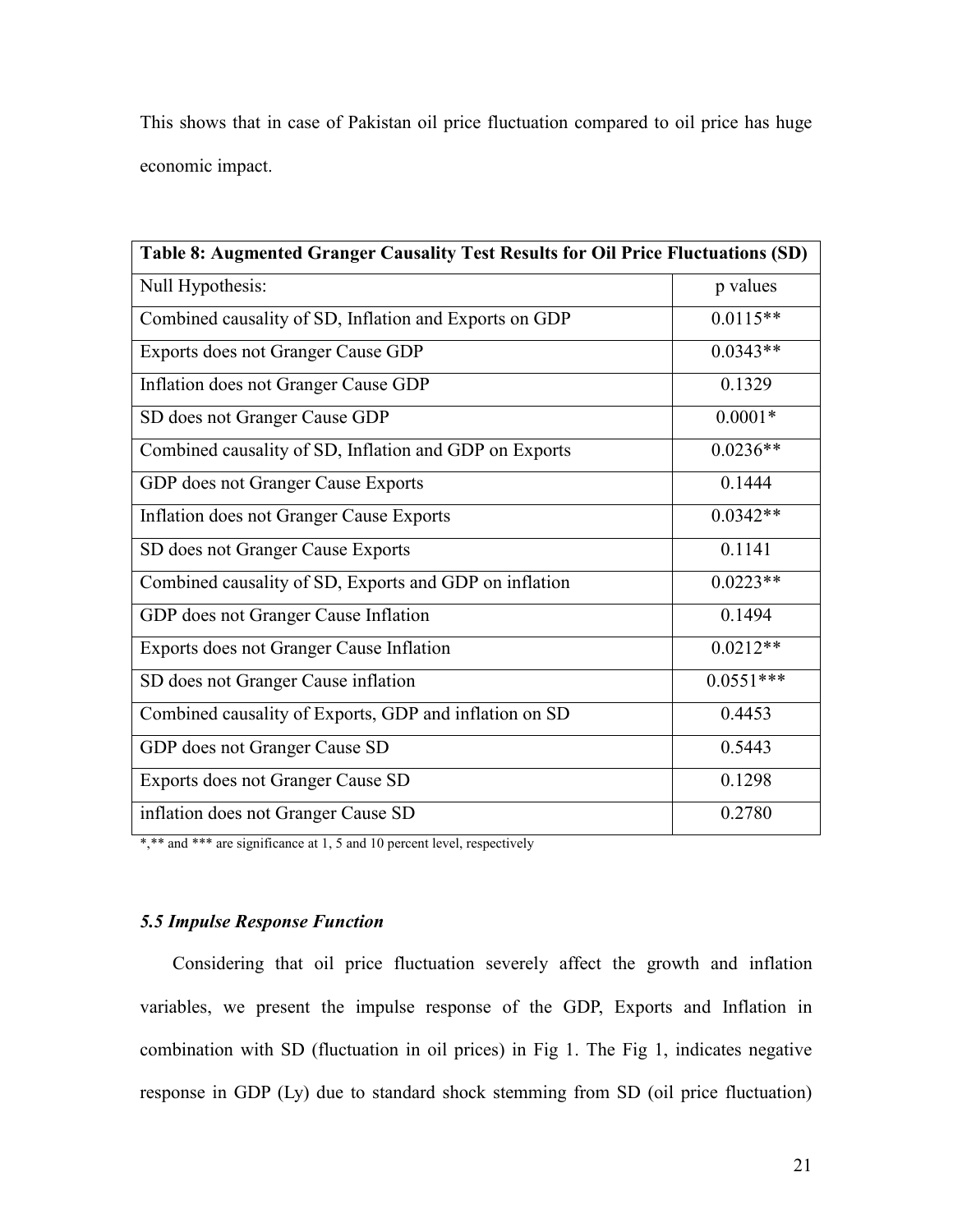which drag GDP down. Similarly, shock from SD drastically reduce exports while response of inflation to SD is positive but inverted U shaped which means that SD contribute positively to inflation, however, the impact of SD on inflation start dying down after  $4^{\text{th}}$  time horizon



.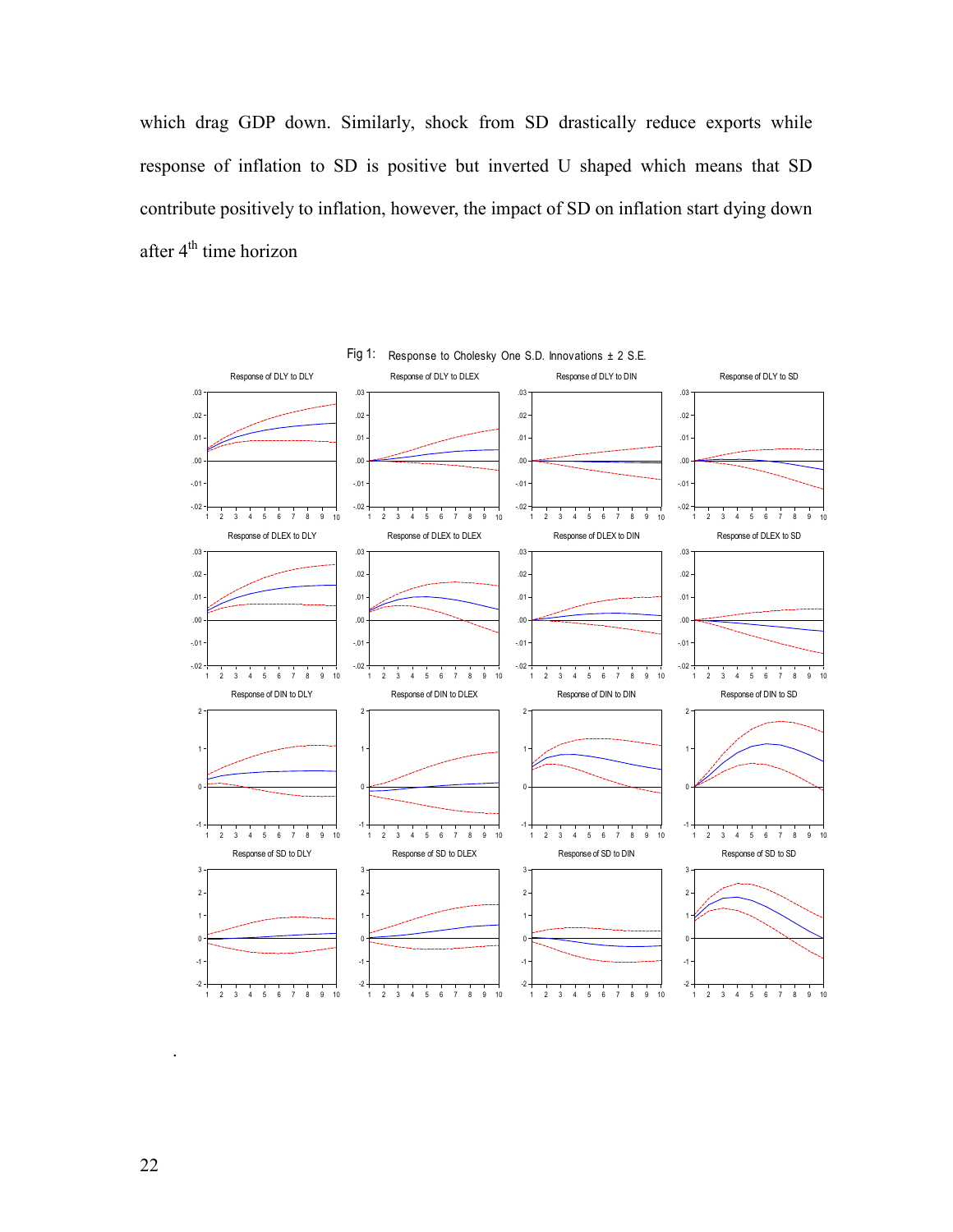### **6. Conclusion**

This paper, based on ARDL bound testing approach, corroborates the existence of cointegration relationship between the variables. The long run results shows that the impact of oil prices on real output are negative, which confirm the Hamilton's (2003) findings that oil price adversely affect economic activities. However, the affect of oil price fluctuations compared to oil prices are more severe that not only affected real out but have also contributed to Pakistan's inflation. This finding is interesting because like oil price shocks, price fluctuations is unexpected and therefore impose huge cost on Pakistan economy.

The VECM and augmented granger causality results confirmed that oil price and oil price fluctuation along with the rise in oil prices granger cause GDP. The causal impact of oil price fluctuation running to inflation can also be detected both individually as well as in combination with other variables. Our finding shows that Pakistan needs to address the issue of oil price and oil price fluctuation by incorporating it in macro models and responding to it by prudent fiscal and monetary policies. Considering oil price as an external shock without proper backup plan will always surprise and panic the fragile economy of Pakistan while in time policy response will mitigate the adverse impact of oil price and prices fluctuation to some extent.

The insignificant impact of oil price on export give us a hint that though the rising energy price is one of the cog in the under development of Pakistan but not the whole.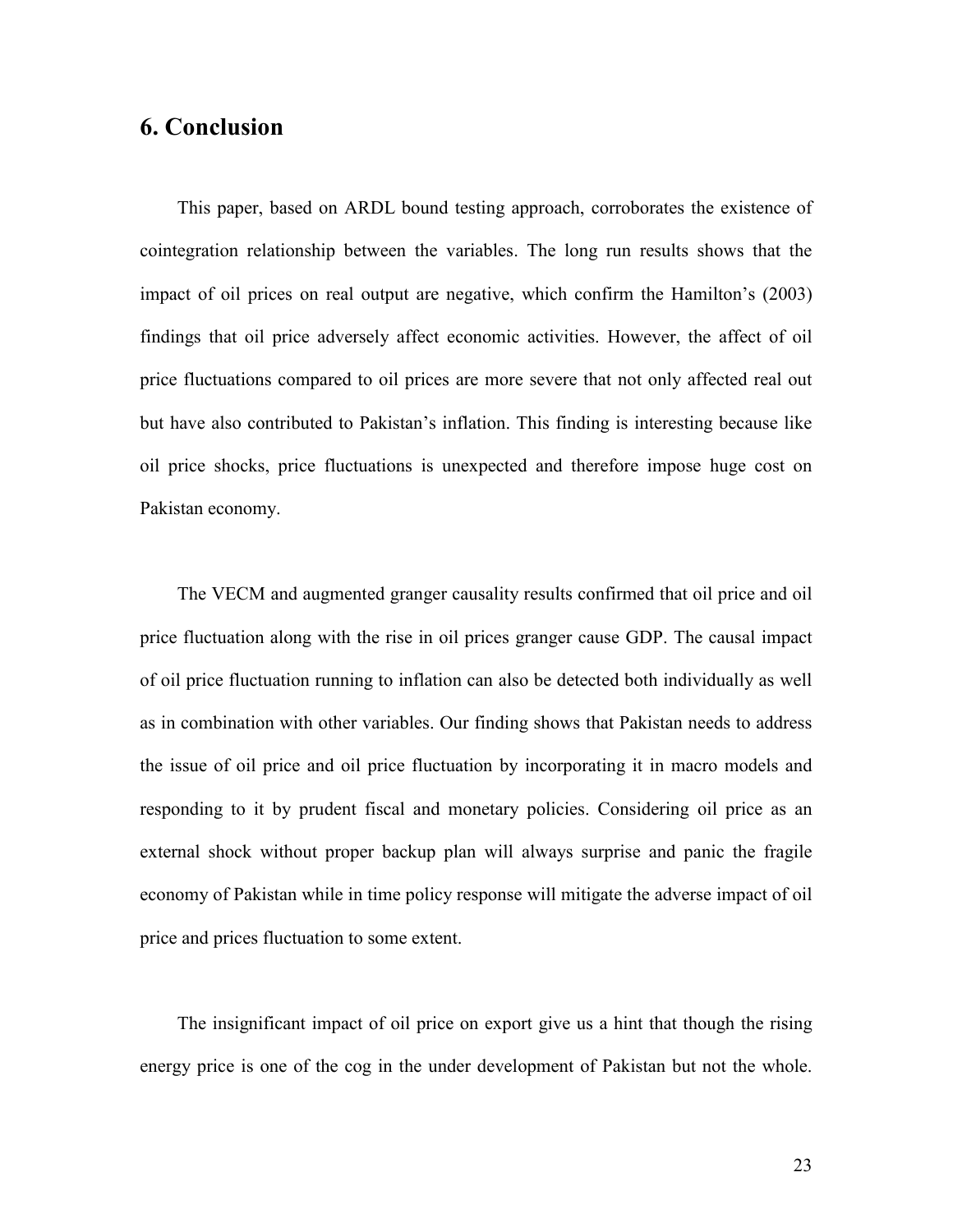International energy prices always provide an excuse for Pakistan to hide domestic inefficiencies, lack of competitiveness and less than comprehensive approach to vital issues. Cheap energy alone can not boost Pakistan exports but efficient human resource and advanced capital can. Therefore, besides revitalizing and securing energy, Pakistan needs to invest in human capital, physical infrastructure, ensuring law and order and energy efficient labor intensive industries to pave way for long run economic development.

#### **.**

Bernanke, (1983), "Irreversibility, Uncertainty, and Cyclical Investment", *Quarterly Journal of Economics*, Vol. 98 (1).

Burbidge and Harrison (1984): " Testing for the Effects of Oil-Price Rises using Vector Autoregressions", *International Economic Review*, Vol. 25 (2), 459-84.

Cunado, J. and Gracia, F. Perez de (2005): "Oil Prices, Economic Activity and Inflation: Evidence for Some Asian Countries", The Quarterly Review of Economics and Finance, Vol.  $(45): 65-83.$ 

Darby (1982): "The Price Of Oil And World Inflation And Recession", American Economic Review, American Economic Association, Vol. 72 (4): 738-51.

Davis and Haltiwanger, (2001), "Sectoral Job Creation and Destruction Responses to Oil Price Changes," Journal of Monetary Economics, Vol. 48: 465-512

Dixit and Pindyck, (1994), "Investment Under Uncertainty", New Jersey: Princeton

Du, Limin, He, Yanan, and Wei, Chu (2010), "The Relationship Between Oil Price Shocks And China"S Macro-Economy: An Empirical Analysis", *Energy Policy*, Vol. 38 (41): 42-51.

Finn, Mary G. (2000): "Perfect Competition and the Effects of Energy Price Increases on Economic Activity," Journal of Money Credit and Banking, Vol. 32(3): 400-416.

Gisser and Goodwin (1986): "Crude Oil and the Macroeconomy: Tests of Some Popular Notions: A note", *Journal of Money, Credit and Banking*, Vol. 18 (1): 95-103.

Gounder, Rukmani and Bartleet, Matthew (2007), "Oil Price Shocks and Economic Growth: Evidence For New Zealand, 1986-2006", New Zealand Association of Economist Annual Conference (Christchurch, New Zealand).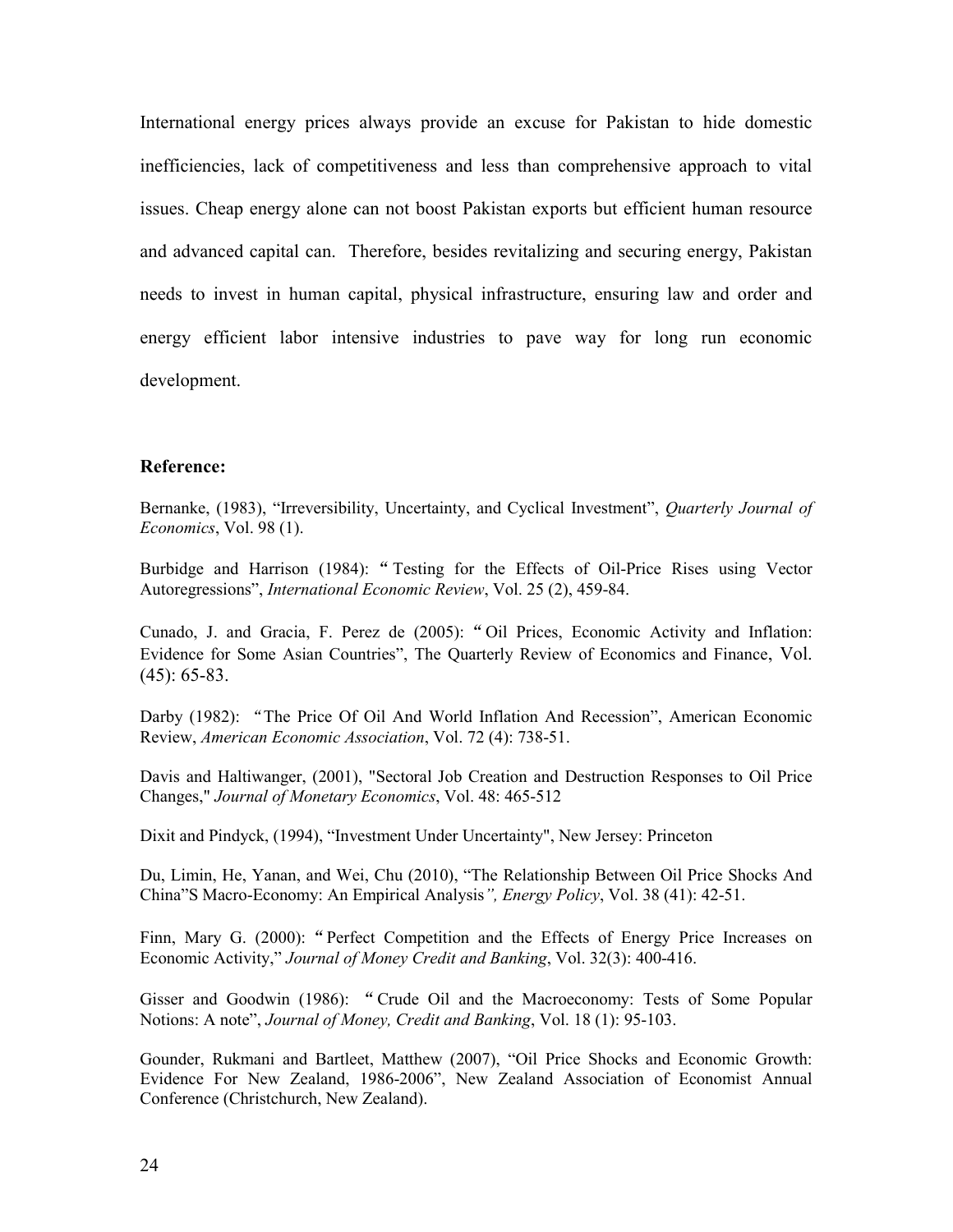Hamilton, James D. (1988): "A Neoclassical Model of Unemployment and the Business Cycle," *Journal of Political Economy, Vol. 96: 593-617.* 

Hamilton, James D. (1983): "Oil and the Macroeconomy since World War II," Journal of **Political Economy: 228-248** 

IMF (2000), "The Impact of Higher Oil Prices on the Global Economy", Prepared by the IMF, Research Department

Brown S., Yucel M., (1999), "Oil Prices and US Aggregate Economic Activity: A Question of Neutrality", Federal Reserve Bank of Dallas, 16-23.

Jalles, Joao T. (2009), "Do Oil Price Matter? The Case of a Small Open Economy", Annals of *Economics and Finance*, 10 (1), 63-87.

Lee and Ni, (2002):"On the Dynamic Effects Of Oil Price Shocks: A Study Using Industry Level Data" *Journal of Monetary Economics*, Vol. 49(4): 823–852

Lescaroux, Francois and Mignon, Valerie (2008), "On the Influence of Oil Prices On Economic Activity And Other Macroeconomic And Financial Variables", OPEC Energy Review December

Li, Guangzhong, Ran, Jimmy, and Voon, Jan P. (2010), "How Do Oil Price Shocks affect a small non-oil producing economy? Evidence from Hong Kong.", *Pacific Economic Review*, 15 (2), 262-80.

Loungani (1986) "Oil Price Shocks And The Dispersion Hypothesis.", *Review of Economics and Statistics*, Vol. 58: 536-39.

Mork, K.A. (1981):"Energy Prices, Inflation, And Economic Activity: Editor's Overview", In K. A. Mork (Ed.) Energy Prices, Inflation, and Economic Activity. Cambridge, MA: Ballinger Publishing.

Phillips, P. C. B, and P. Perron (1988), "Testing for a Unit Root in Time Series Regressions" Biometrika, Vol. 75: 335-346.

Pierce and Enzler (1974), "The Effects Of External Inflationary Shocks", Brookings Papers on Economic Activity, 13–61.

Tatom, J.A. (1988) "Are The Macroeconomic Effects Of Oil-Price Changes Symmetric?", Carnegie-Rochester Conference Series on Public Policy, 28, 325–368.

Razi. A, S. A. Ali, M. Ramazan and A.G. Bhatti (2012), "Impact of oil prices on food inflation in Pakistan", Interdisciplinary Journal of Contemporary Research in Business, Vol 3(11)

Sanchez (2011), "Welfare Effects Of Rising Oil Prices In Oil-Importing Developingeconomies", *The Developing Economies, Vol. 49 (3): 321-346.* 

Toda, H.Y. and Yamamoto, T. (1995), "Statistical Inference in Vector Auto-regressions with Possibly Integrated Processes", Journal of Econometrics, Vol. 66 (1): 225-250